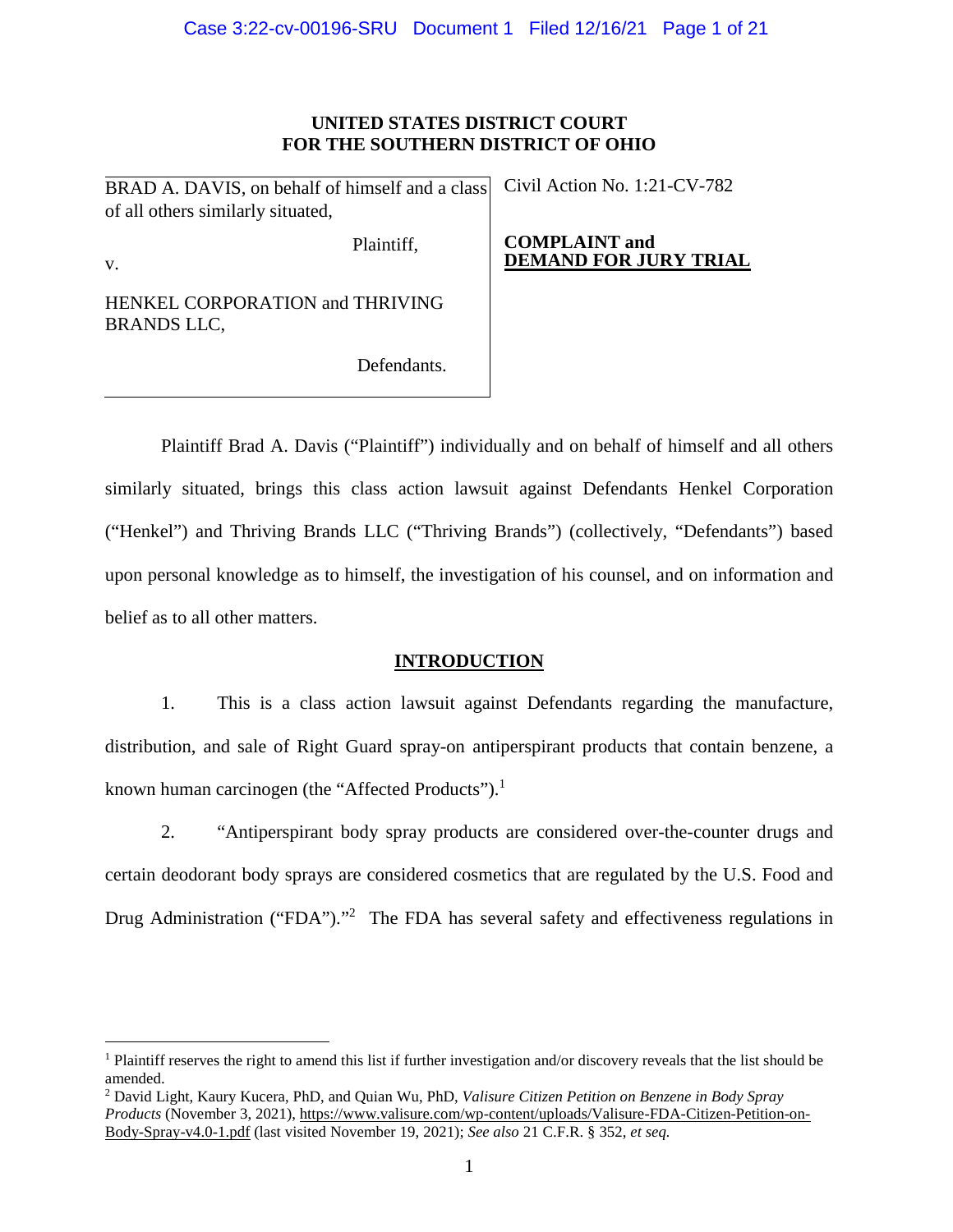### Case 3:22-cv-00196-SRU Document 1 Filed 12/16/21 Page 2 of 21

place that govern the manufacture and marketing of all antiperspirant and deodorant products, including safety data on its ingredients. $3$ 

3. On November 3, 2021, Valisure, an independent pharmacy that analyzes the safety of consumer products, filed a citizen petition with the FDA detailing its findings that it detected high levels of benzene in many body spray products, including several of Defendants' Right Guard body spray antiperspirant products. Valisure called for the FDA to recall all batches of Defendants' body spray antiperspirant products that contained benzene on the basis that they are adulterated under Section 501 of the Federal Drug and Cosmetics Act ("FDCA") in violation of 21 U.S.C. § 351 and misbranded under Section 502 of the FDCA in violation of 21 U.S.C. § 352.

4. Benzene is a known human carcinogen. The World Health Organization ("WHO") and the International Agency for Research on Cancer ("IARC") have classified benzene as a Group 1 compound thereby defining it as "carcinogenic to humans."<sup>4</sup> Similarly, the Department of Health and Human Services ("DHHS") has determined that benzene causes cancer in humans.<sup>5</sup> Benzene exposure has been linked with acute lymphocytic leukemia, chronic lymphocytic leukemia, multiple myeloma, and non-Hodgkin lymphoma.<sup>6</sup>

5. According to Valisure, because many of the products it tested did not contain detectable levels of benzene, it appears that benzene is not a requisite component of manufacturing

<sup>3</sup> *FDA Authority Over Cosmetics: How Cosmetics Are Not FDA-Approved, but Are FDA-Regulated*, U.S. FOOD & DRUG ADMINISTRATION, [https://www.fda.gov/consumers/fda-authority-over-cosmetics-how-cosmetics-are-not-fda](https://www.fda.gov/consumers/fda-authority-over-cosmetics-how-cosmetics-are-not-fda-approved-are-fda-regulated)[approved-are-fda-regulated](https://www.fda.gov/consumers/fda-authority-over-cosmetics-how-cosmetics-are-not-fda-approved-are-fda-regulated) (last visited November 19, 2021).

<sup>4</sup> *IARC Monographs on the Identification of Carcinogenic Hazards to Humans: List of Classifications*, INTERNATIONAL AGENCY FOR RESEARCH ON CANCER, WORLD HEALTH ORGANIZATION, <https://monographs.iarc.who.int/list-of-classifications>(last visited November 19, 2021).

<sup>5</sup> *Facts About Benzene,* CENTERS FOR DISEASE CONTROL AND PREVENTION (April 4, 2018) <https://emergency.cdc.gov/agent/benzene/basics/facts.asp>(last visited November 19, 2021).

<sup>6</sup> *Benzene and Cancer Ris*k, AMERICAN CANCER SOCIETY [https://www.cancer.org/cancer/cancer](https://www.cancer.org/cancer/cancer-causes/benzene.html)[causes/benzene.html](https://www.cancer.org/cancer/cancer-causes/benzene.html) (last visited November 19, 2021).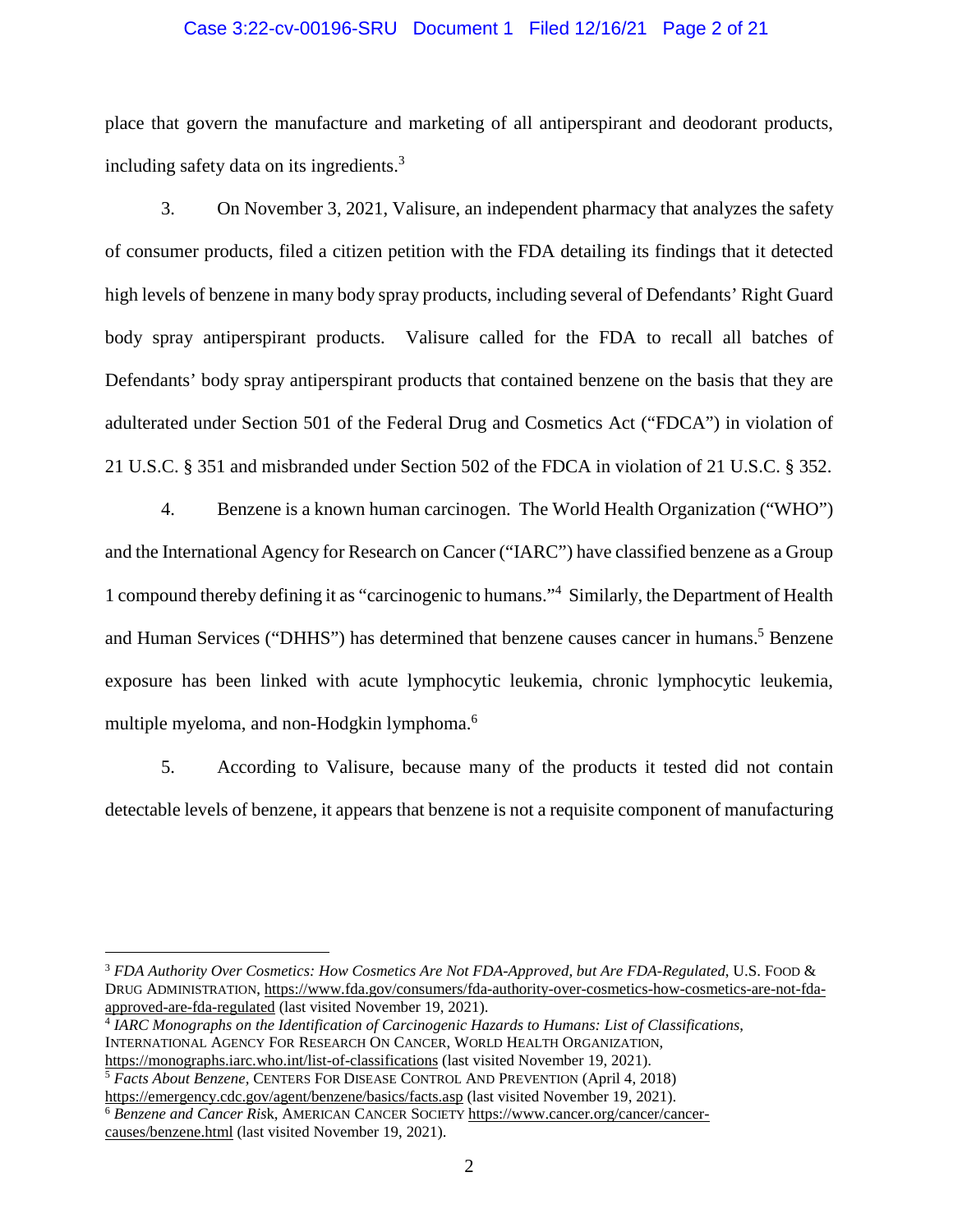### Case 3:22-cv-00196-SRU Document 1 Filed 12/16/21 Page 3 of 21

or packaging body sprays.<sup>7</sup> As such, "any significant detection of benzene should be deemed unacceptable."<sup>8</sup>

6. David Light, Founder and CEO of Valisure stated that "[t]he presence of this known human carcinogen in body spray products regularly used by adults and adolescents in large volumes makes this finding especially troubling[.]"<sup>9</sup>

7. The presence of benzene in the Affected Products is not disclosed on the Affected Products' labels. Therefore, Plaintiff, by use of reasonable care, could not have discovered that the Affected Products were contaminated with benzene.

8. Plaintiff and Class members purchased the Affected Products with the expectation that the products were safe, including free of carcinogens. Because Defendants sold products to consumers that contain dangerous levels of benzene, Plaintiff and the Class members were deprived of the benefit of their bargain.

9. To prevent Defendants from selling misbranded, illegal, and dangerous products in the future, Plaintiff seeks injunctive relief including, but not limited to requiring Defendants to improve internal testing protocols and also requiring independent testing of their products to ensure that their body spray products are free of benzene before they are sold.

10. Accordingly, Plaintiff brings this action on behalf of himself and the Class for equitable relief and to recover damages and restitution for: (i) breach of express warranty; (ii) breach of implied warranty; (iii) violation of Georgia's Fair Business Practices Act, Ga. Code Ann. § 10-1-390 *et seq*.; (iv) violation of Georgia's Uniform Deceptive Trade Practices Act, Ga. Code Ann. § 10-1-370 *et seq*.; and (v) unjust enrichment.

<sup>7</sup> David Light, Kaury Kucera, PhD, and Quian Wu, PhD, *Valisure Citizen Petition on Benzene in Body Spray Products* (November 3, 2021)[, https://www.valisure.com/wp-content/uploads/Valisure-FDA-Citizen-Petition-on-](https://www.valisure.com/wp-content/uploads/Valisure-Citizen-Petition-on-Benzene-in-Sunscreen-and-After-sun-Care-Products-v9.7.pdf)[Body-Spray-v4.0-1.pdf](https://www.valisure.com/wp-content/uploads/Valisure-Citizen-Petition-on-Benzene-in-Sunscreen-and-After-sun-Care-Products-v9.7.pdf) (last visited November 19, 2021).

<sup>8</sup> *Id.* 

<sup>9</sup> *Id.*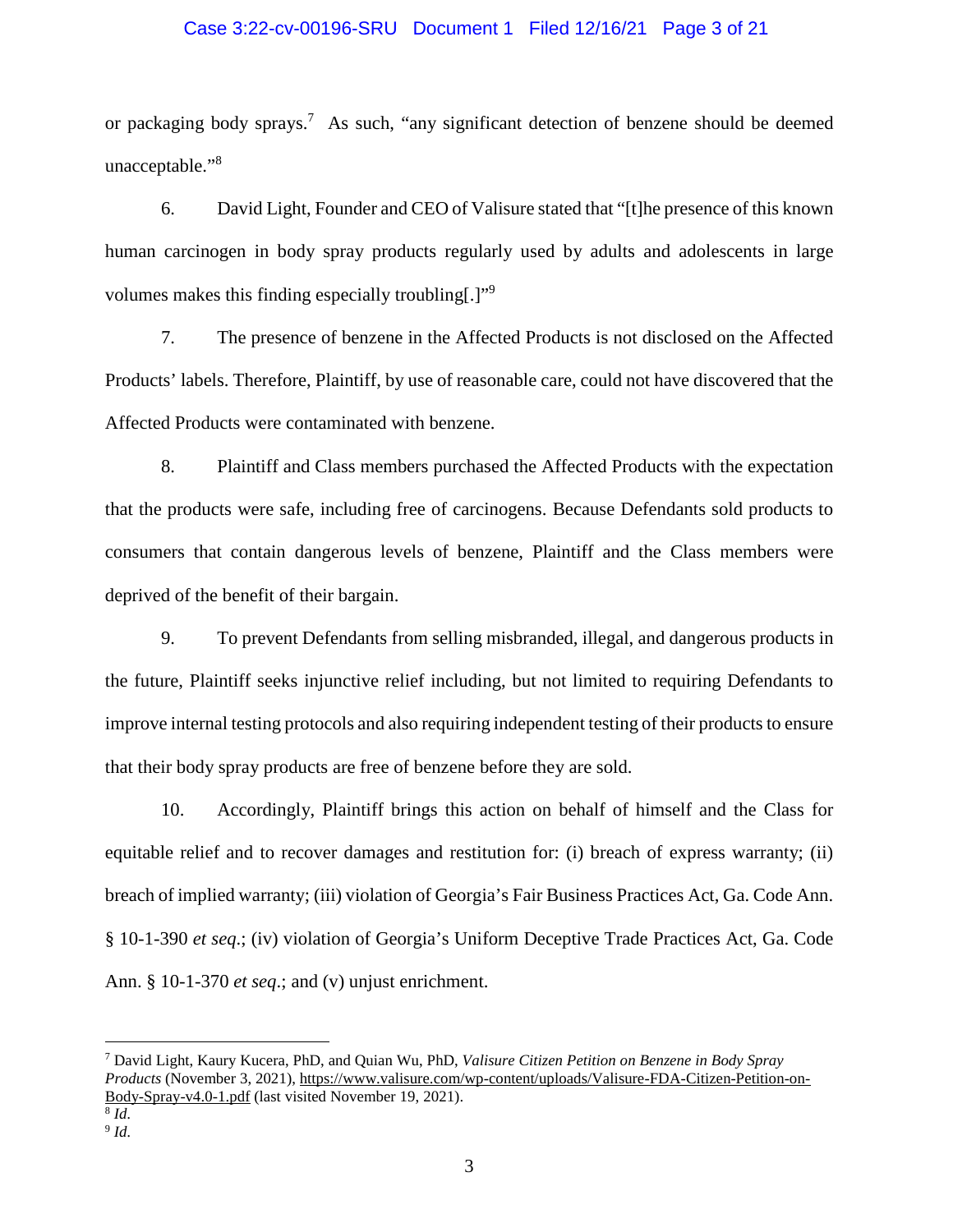### **PARTIES**

11. Plaintiff Brad A. Davis is a resident and citizen of the state of Georgia. For at least the last six years, Mr. Davis made numerous purchases of Right Guard aerosol antiperspirant, including most recently in November 2021. Mr. Davis purchased the Affected Products from Walmart and Publix retail stores located in Cumming, Georgia. When purchasing the Affected Products, Mr. Davis reviewed the accompanying labels and disclosures, and understood them as representations and warranties by Defendants that the products were properly manufactured, free from defects, and safe for their intended use. Mr. Davis relied on these representations and warranties in deciding to purchase the products and these representations and warranties were part of the basis of the bargain in that he would not have purchased the Affected Products from Defendants if he had known that they were not, in fact, properly manufactured, free from defects, or safe for their intended use.

12. Defendant Henkel Corporation is a Delaware corporation with its principal place of business and headquarters located at One Henkel Way, Rocky Hill, Connecticut. Henkel Corporation conducts business throughout the United States, including in this District. From approximately 2006 until June 2021, Henkel Corporation created and/or authorized the false, misleading, and deceptive manufacturing, marketing, advertising, and distribution of the Affected Products.

13. Defendant Thriving Brands LLC is a limited liability company with its headquarters located at 8170 Corporate Park Drive Suite 143, Cincinnati, Ohio 45242. Thriving Brands LLC purchased the Right Guard line of products, including the Affected Products, from Henkel Corporation in June 2021. Thriving Brands LLC creates and/or authorizes the false, misleading, and deceptive manufacturing, marketing, advertising, and distribution of the Affected Products.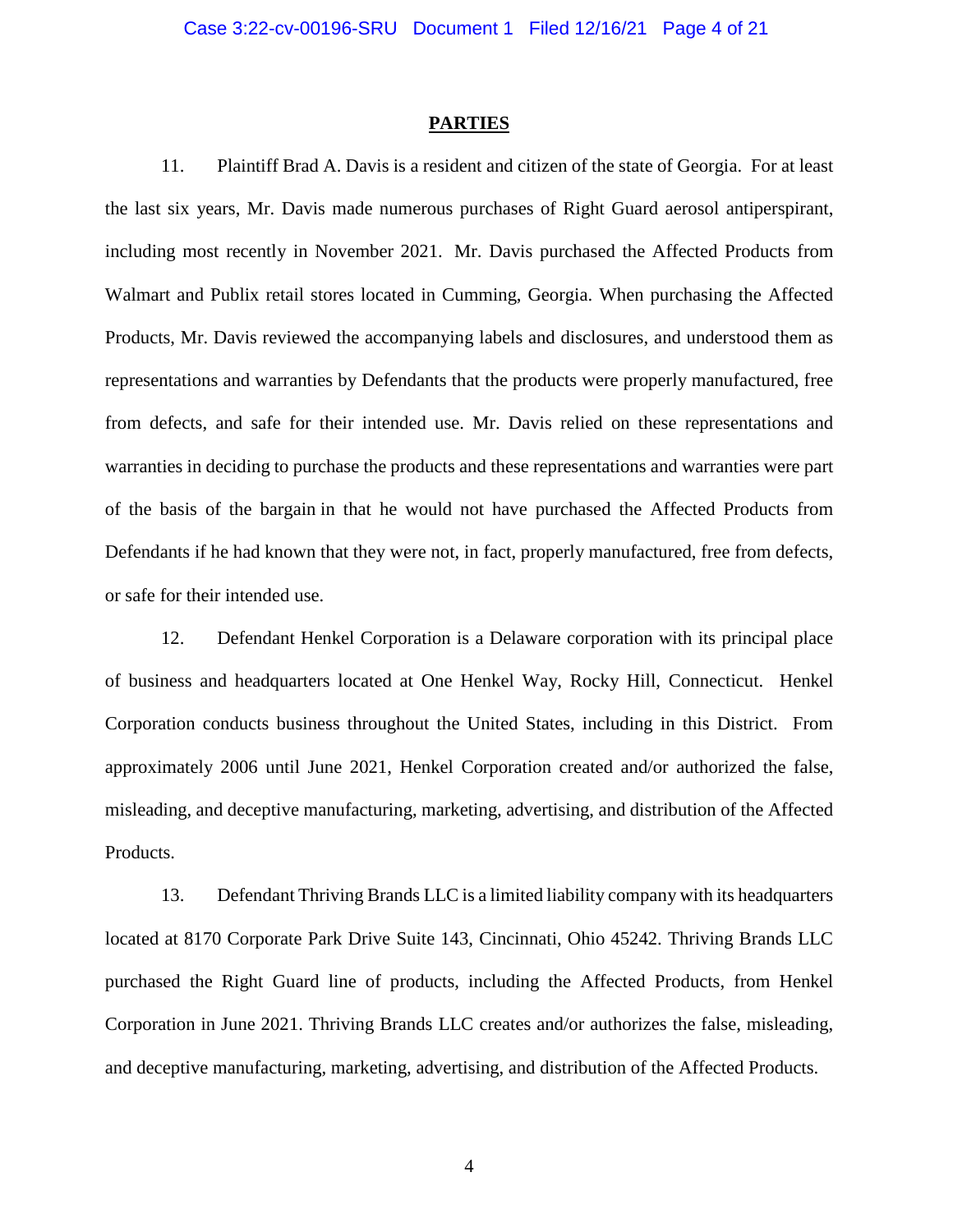### **JURISDICTION AND VENUE**

14. This Court has jurisdiction over this action pursuant to 28 U.S.C. § 1332(d) because there are more than 100 Class members; the aggregate amount in controversy exceeds \$5,000,000.00, exclusive of interest, fees, and costs; and at least one Class member is a citizen of a state different than at least one Defendant.

15. This Court has personal jurisdiction over Defendants because Thriving Brands LLC is headquartered in this State and Defendants conduct and transact business in the state of Ohio, contract to supply goods within the state of Ohio, and supply goods within the state of Ohio.

16. Venue is proper in this District pursuant to 28 U.S.C. § 1391 because Thriving Brands LLC is headquartered here and Defendants conduct substantial business in this District.

### **FACTUAL ALLEGATIONS**

### A. **The Dangers of Benzene**

17. According to the U.S. Centers for Disease Control and Prevention ("CDC"), the U.S. Department of Health and Human Services has determined that benzene causes cancer in humans. Similarly, the WHO and the IARC have classified benzene as a Group 1 compound thereby defining it as "carcinogenic to humans."<sup>10</sup>

18. The NIOSH and CDC identify "exposure routes" for benzene to include: "inhalation, skin absorption, ingestion, skin and/or eye contact."<sup>11</sup>

19. The NIOSH and CDC identify "target organs" associated with human exposure to benzene to include: "eyes, skin, respiratory system, blood, central nervous system, bone marrow.<sup>12</sup>

<sup>10</sup> David Light, Kaury Kucera, PhD, and Quian Wu, PhD, *Valisure Citizen Petition on Benzene in Body Spray Products* (November 3, 2021)[, https://www.valisure.com/wp-content/uploads/Valisure-FDA-Citizen-Petition-on-](https://www.valisure.com/wp-content/uploads/Valisure-Citizen-Petition-on-Benzene-in-Sunscreen-and-After-sun-Care-Products-v9.7.pdf)[Body-Spray-v4.0-1.pdf](https://www.valisure.com/wp-content/uploads/Valisure-Citizen-Petition-on-Benzene-in-Sunscreen-and-After-sun-Care-Products-v9.7.pdf) (last visited November 19, 2021).

<sup>11</sup> *NIOSH Pocket Guide to Chemical Hazards: Benzene*, CENTERS FOR DISEASE CONTROL AND PREVENTION, <https://www.cdc.gov/niosh/npg/npgd0049.html>(last visited November 19, 2021).

 $\overline{12}$  *Id.*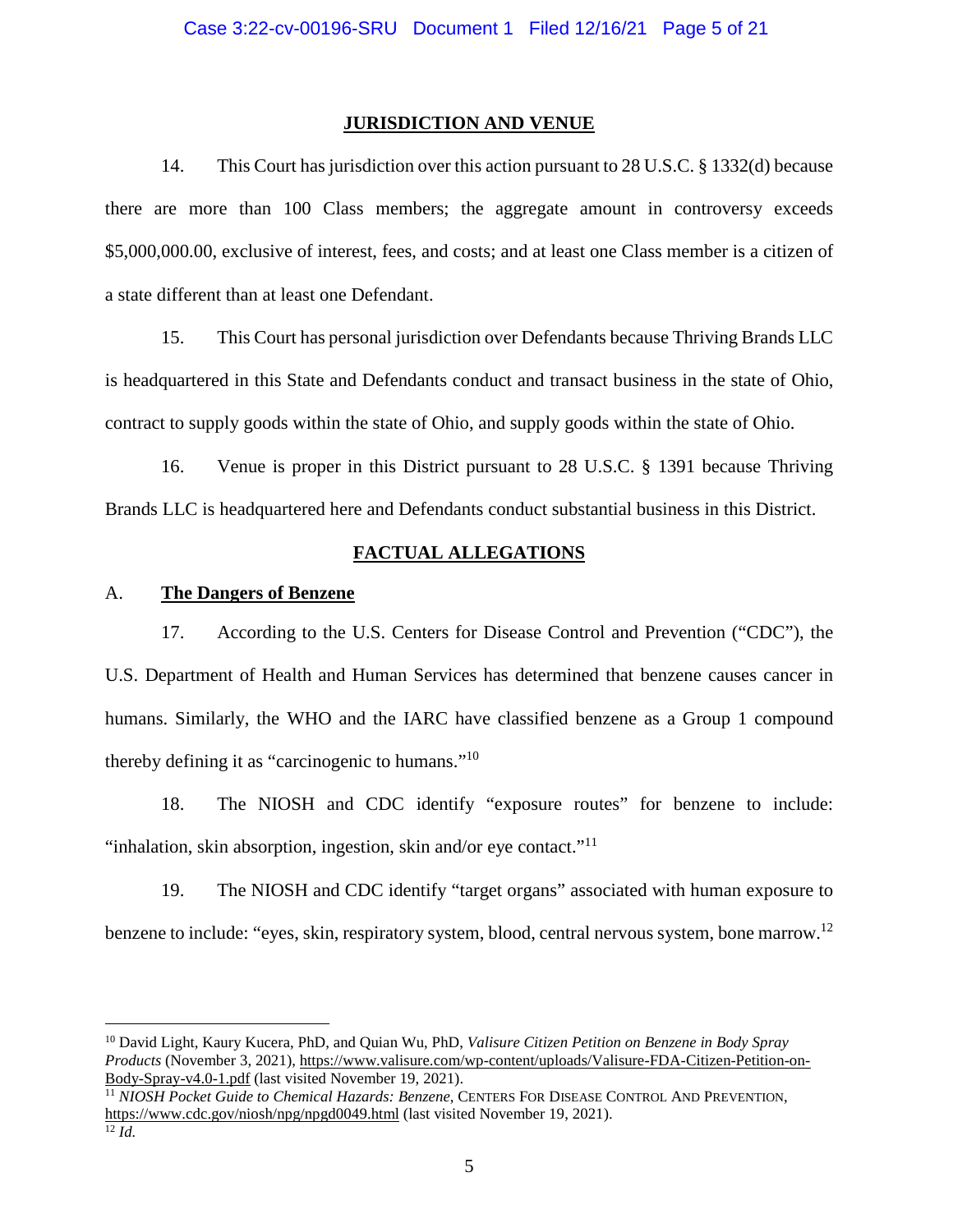# Case 3:22-cv-00196-SRU Document 1 Filed 12/16/21 Page 6 of 21

20. The CDC warns that "[b]enzene works by causing cells not to work correctly. For example, it can cause bone marrow not to produce enough red blood cells, which can lead to anemia. Also, it can damage the immune system by changing blood levels of antibodies and causing the loss of white blood cells."<sup>13</sup>

21. As for "where benzene is found and how it is used," the CDC states that "[s]ome industries use benzene to make other chemicals that are used to make plastics, resins, and nylon and synthetic fibers. Benzene is also used to make some types of lubricants, rubbers, dyes, detergents, drugs, and pesticides."<sup>14</sup>

22. The CDC has stated that ways in which people "could be exposed to benzene" include:

- Outdoor air contains low levels of benzene from tobacco smoke, gas stations, motor vehicle exhaust, and industrial emissions.
- Indoor air generally contains levels of benzene higher than those in outdoor air. The benzene in indoor air comes from products that contain benzene such as glues, paints, furniture wax, and detergents.
- The air around hazardous waste sites or gas stations can contain higher levels of benzene than in other areas.
- Benzene leaks from underground storage tanks or from hazardous waste sites containing benzene can contaminate well water.
- People working in industries that make or use benzene may be exposed to the highest levels of it.
- A major source of benzene exposure is tobacco smoke.<sup>15</sup>

<sup>13</sup> *Facts About Benzene,* CENTERS FOR DISEASE CONTROL AND PREVENTION (April 4, 2018) <https://emergency.cdc.gov/agent/benzene/basics/facts.asp>(last visited November 19, 2021).

<sup>14</sup> *Id.* 

 $15$  *Id.*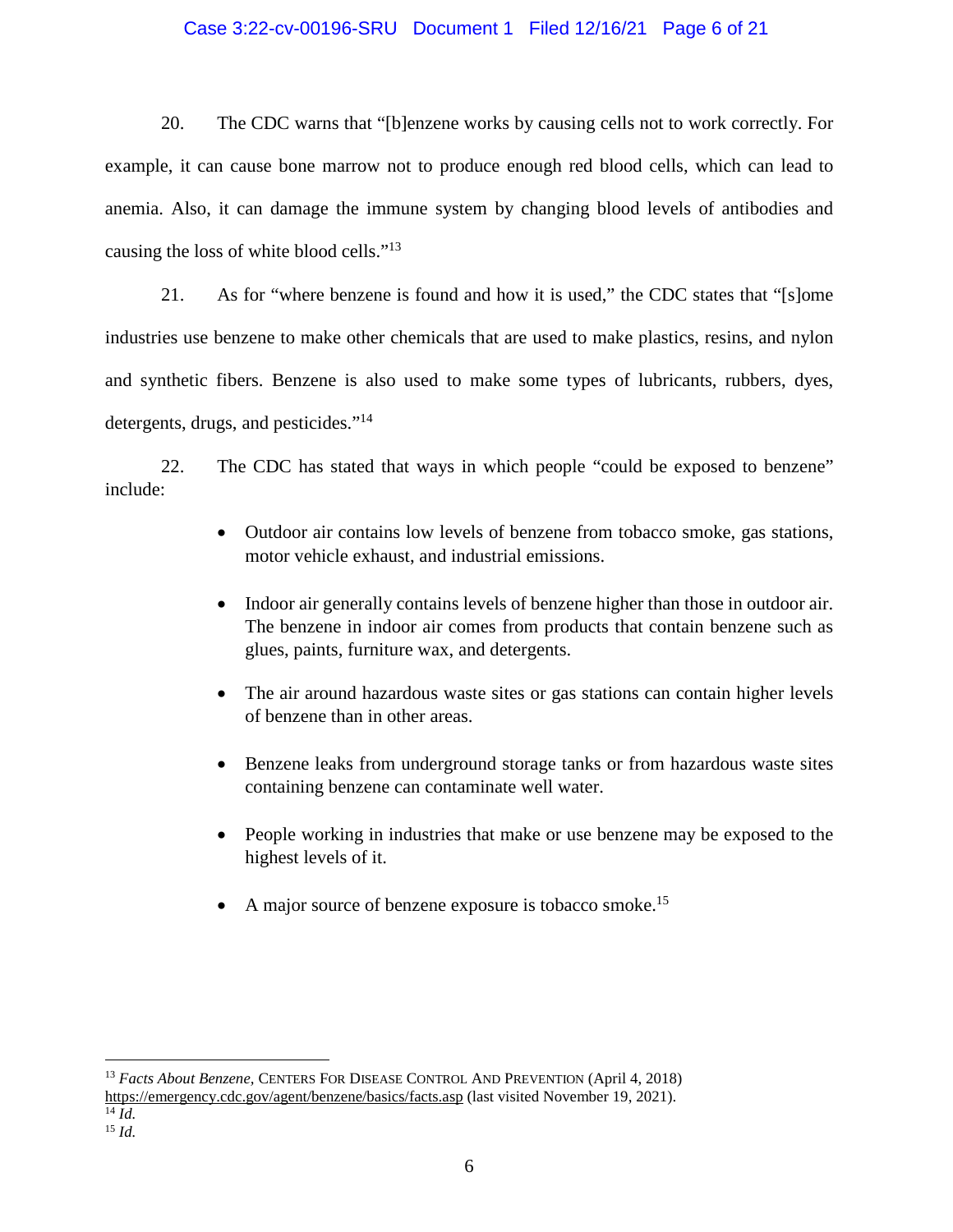### Case 3:22-cv-00196-SRU Document 1 Filed 12/16/21 Page 7 of 21

23. A 2010 study titled "Advances in Understanding Benzene Health Effects and Susceptibility" summarized the epidemiological studies of the carcinogenic effects of benzene exposure and an overview of the hematotoxic effects of benzene.<sup>16</sup> The 2010 study concluded:

- a. There is probably no safe level of exposure to benzene, and all exposures constitute some risk in a linear, if not supralinear, and additive fashion.
- b. Exposure to benzene can lead to multiple alterations that contribute to the leukemogenic process, indicating a multimodal mechanism of action.
- c. Benzene is a ubiquitous chemical in our environment that causes acute leukemia and probably other hematological cancers.

24. The FDA currently recognizes the danger of benzene and, as a result, has claimed it should not be used in the manufacture of any component of a drug product due to its unacceptable toxicity effect.<sup>17</sup>

25. Where the use of benzene or other Class 1 solvents is *unavoidable*, the FDA has stated that the levels should be restricted, and benzene is restricted under such guidance to 2 parts per million ("ppm"). $^{18}$ 

26. Because many of the products Valisure tested did not contain detectable levels of benzene, it does not appear that benzene use is unavoidable for their manufacture.<sup>19</sup> As such, "[a]ny significant detection of benzene should be deemed unacceptable."<sup>20</sup>

<sup>&</sup>lt;sup>16</sup> Martyn T. Smith, *Advances in Understanding Benzene Health Effects and Susceptibility*, ANNUAL REVIEWS, Vol. 31:133-148 (April 21, 2010) [https://www.annualreviews.org/doi/full/10.1146/annurev.publhealth.012809.103646](https://www.annualreviews.org/doi/full/10.1146/annurev.publhealth.012809.103646%20(last%20vistied%20July%2029) (last visited November 19, 2021).

<sup>17</sup> David Light, Kaury Kucera, PhD, and Quian Wu, PhD, *Valisure Citizen Petition on Benzene in Body Spray Products* (November 3, 2021)[, https://www.valisure.com/wp-content/uploads/Valisure-FDA-Citizen-Petition-on-](https://www.valisure.com/wp-content/uploads/Valisure-Citizen-Petition-on-Benzene-in-Sunscreen-and-After-sun-Care-Products-v9.7.pdf)[Body-Spray-v4.0-1.pdf](https://www.valisure.com/wp-content/uploads/Valisure-Citizen-Petition-on-Benzene-in-Sunscreen-and-After-sun-Care-Products-v9.7.pdf) (last visited November 19, 2021).  $\overline{^{18}$  *Id.* 

<sup>19</sup> David Light, Kaury Kucera, PhD, and Quian Wu, PhD, *Valisure Citizen Petition on Benzene in Body Spray Products* (November 3, 2021)[, https://www.valisure.com/wp-content/uploads/Valisure-FDA-Citizen-Petition-on-](https://www.valisure.com/wp-content/uploads/Valisure-Citizen-Petition-on-Benzene-in-Sunscreen-and-After-sun-Care-Products-v9.7.pdf)[Body-Spray-v4.0-1.pdf](https://www.valisure.com/wp-content/uploads/Valisure-Citizen-Petition-on-Benzene-in-Sunscreen-and-After-sun-Care-Products-v9.7.pdf) (last visited November 19, 2021).

 $\overline{^{20}}$ *Id.*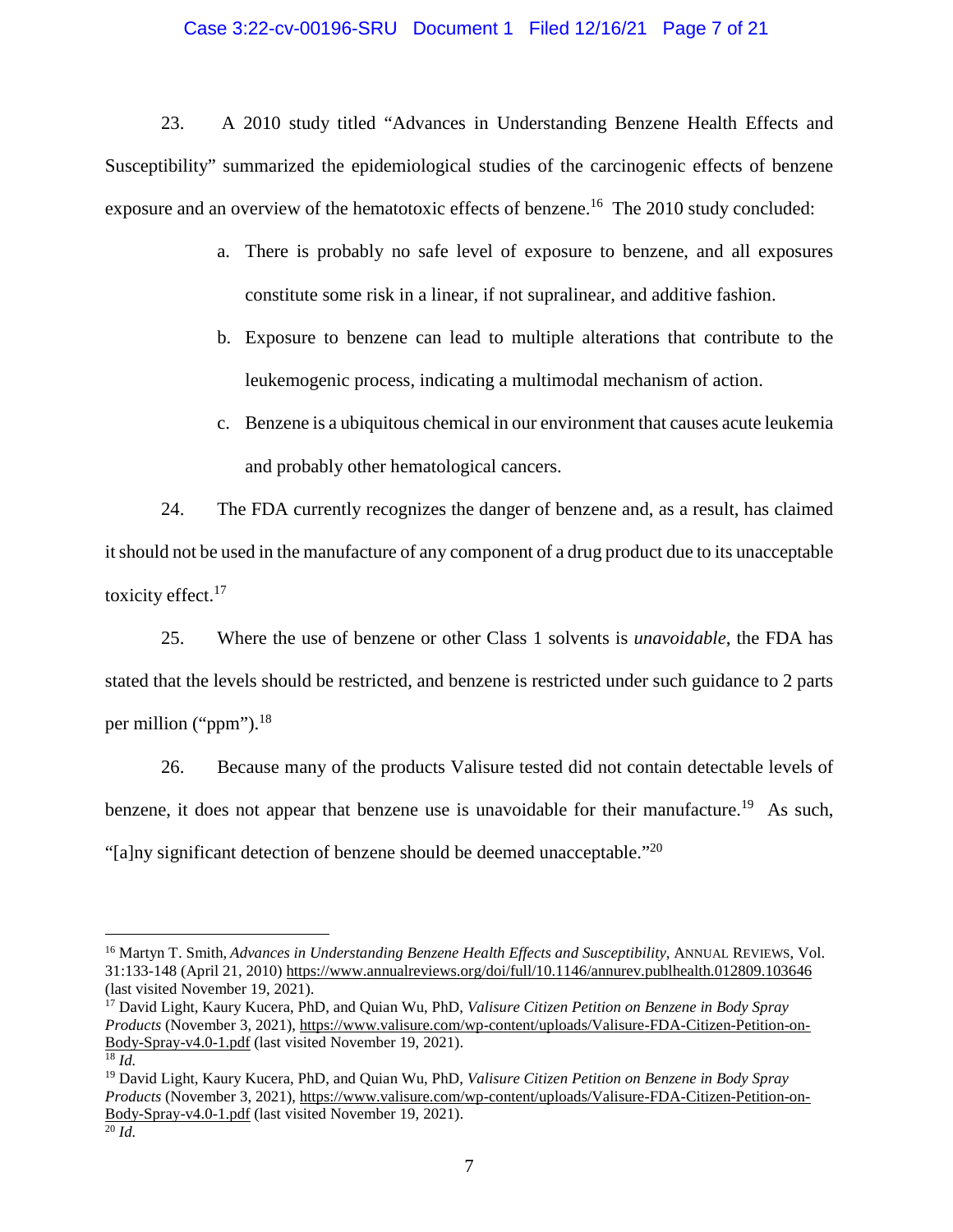### Case 3:22-cv-00196-SRU Document 1 Filed 12/16/21 Page 8 of 21

27. The FDA regulates antiperspirants to ensure that they meet safety and effectiveness standards. *See* 21 CFR §§ 350.1. The FDA has also identified acceptable active ingredients for products labeled as antiperspirant. Benzene is not one of those acceptable ingredients.

28. As such, the presence of this known human carcinogen in body spray products widely used by adults and children in large volumes makes the presence of benzene in body spray products especially troubling.

# **B. The Valisure Lab Report Identified High Levels of Benzene In Defendants' Products**

29. Valisure analyzed 108 unique batches from 30 brands of deodorant and antiperspirant aerosol products.

30. Valisure identified twenty-four body spray products or product line batches which contained levels of benzene at 2 ppm or higher, including the Affected Products:

| <b>UPC</b><br><b>Brand</b> |              | Lot         | <b>Expiration</b> | Type           | <b>Description</b>                                                             | <b>API</b>                               | <b>Percent</b><br><b>API</b> | Average<br>ppm  | <b>96 St</b><br>Dev |
|----------------------------|--------------|-------------|-------------------|----------------|--------------------------------------------------------------------------------|------------------------------------------|------------------------------|-----------------|---------------------|
| Old Spice                  | 012044001912 | 11671458SQ  | 06/2023           | Antiperspirant | <b>Pure Sport</b>                                                              | Aluminum<br>Chlorohydrate<br>(Anhydrous) | 23                           | 17.7            | 12%                 |
| Old Spice                  | 012044001912 | 11671458SB  | 06/2023           | Antiperspirant | Pure Sport                                                                     | Aluminum<br>Chlorohydrate<br>(Anhydrous) | 23                           | 17.4<br>$14.1*$ | 8%                  |
| Secret                     | 037000711087 | 11721458SG  | 06/2023           | Antiperspirant | Powder Fresh, 24 HR<br>Aerosol                                                 | Aluminum<br>Chlorohydrate<br>(Anhydrous) | 24                           | 16.2<br>$13.1*$ | 17%                 |
| Secret                     | 037000711087 | 11701458SH  | 06/2023           | Antiperspirant | Powder Fresh, 24 HR<br>Aerosol                                                 | Aluminum<br>Chlorohydrate<br>(Anhydrous) | 24                           | 16.1            | 16%                 |
| Tag                        | 850007395421 | M 21075     | Unknown           | Deodorant      | Midnight, Fine Fragrance<br>Body Spray, Long<br><b>Lasting Scent</b>           | N/A (Cosmetic<br>Product)                | N/A                          | 14.1            | 28%                 |
| Secret                     | 037000711094 | 12181458SD  | 08/2023           | Antiperspirant | Powder Fresh, 24 HR<br>Aerosol                                                 | Aluminum<br>Chlorohydrate<br>(Anhydrous) | 24                           | 12.5            | 12%                 |
| <b>Sure</b>                | 883484002278 | $(L)$ 21175 | 05/2023           | Antiperspirant | Lasts All Day,<br>Unscented, Aerosol                                           | Aluminum<br>Chlorohydrate<br>(Anhydrous) | 10                           | 11.1<br>$6.41*$ | 14%                 |
| Equate                     | 681131346443 | 1E05        | 05/2023           | Antiperspirant | Dry Spray, Cucumber                                                            | Aluminum<br>Chlorohydrate                | 20.2                         | 6.15<br>$3.21*$ | 5%                  |
| Old Spice                  | 037000695707 | 246144504   | Unknown           | Deodorant      | Below Deck, Powder<br>Spray, Feel Drier &<br>Cleaner, Down Below,<br>Fresh Air | N/A (Cosmetic<br>Product)                | N/A                          | 5.22<br>$6.52*$ | 3%                  |
| <b>Suave</b>               | 079400751508 | 07151AD14   | 07/2023           | Antiperspirant | 24 Hour Protection.<br>Powder, Aerosol                                         | Aluminum<br>Chlorohydrate                | 19.1                         | 5.21            | 4%                  |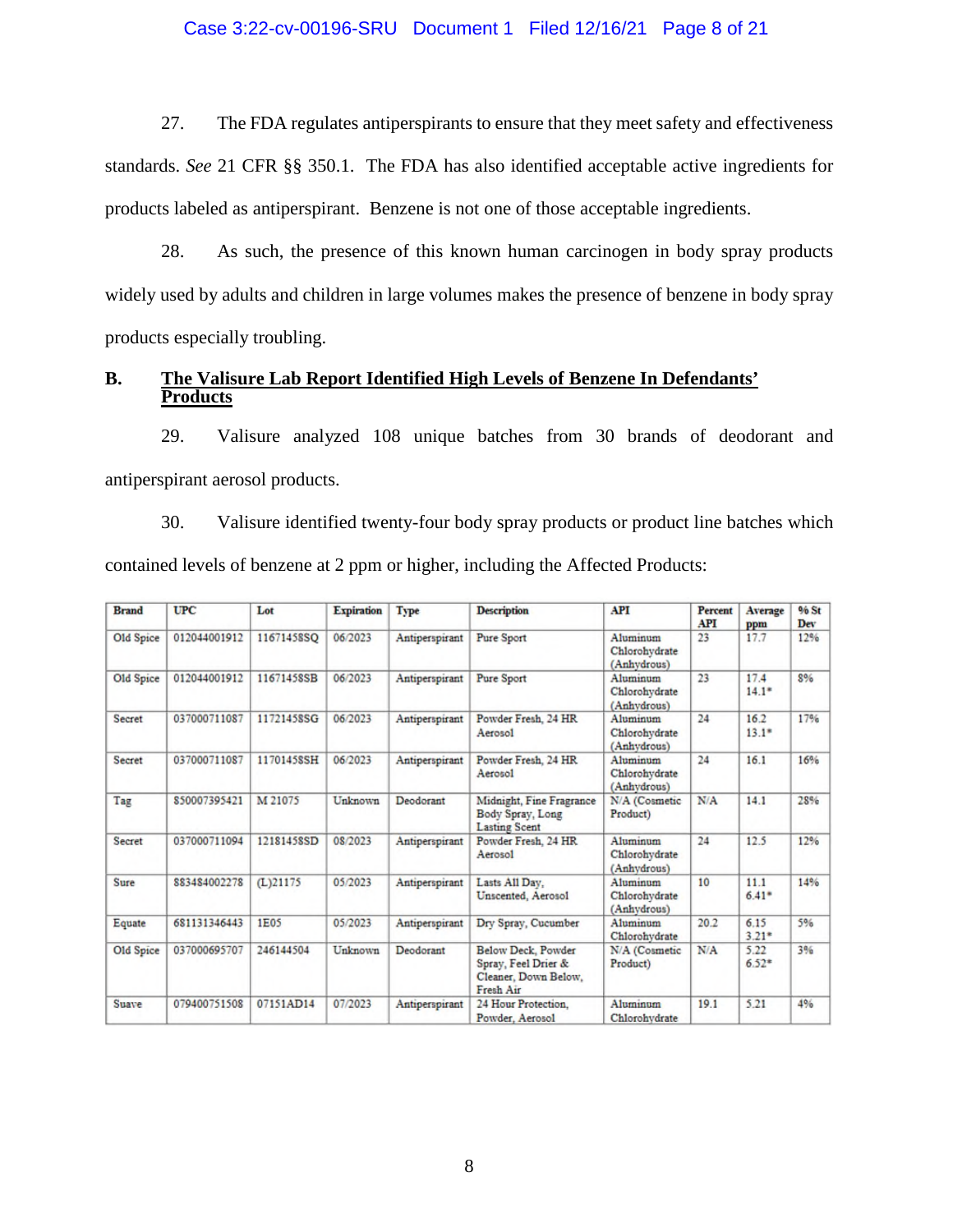# Case 3:22-cv-00196-SRU Document 1 Filed 12/16/21 Page 9 of 21

| Right<br>Guard | 017000068060 | O405410200  | Unknown | Antiperspirant | Sport, Fresh, Up To 48<br><b>HR</b> Odor Protection                       | Aluminum<br>Chlorohydrate                | 20   | 5.00<br>$5.07*$ | 10% |
|----------------|--------------|-------------|---------|----------------|---------------------------------------------------------------------------|------------------------------------------|------|-----------------|-----|
| Secret         | 037000798842 | 11091458SN  | 04/2023 | Antiperspirant | Cool Light & Airy<br>Smooth Feel, Dry Spray,<br>48 Hour Freshness, Rose   | Aluminum<br>Chlorohydrate<br>(Anhydrous) | 23.5 | 4.85            | 6%  |
| Old Spice      | 037000730347 | 11001458SC  | 04/2023 | Antiperspirant | Sweat Defense, Stronger<br>Swagger, Dry Spray,<br>Sweat & Odor Protection | Aluminum<br>Chlorohydrate                | 23.5 | 4.54            | 24% |
| Brut           | 827755070108 | $(L)$ 21155 | 05/2023 | Antiperspirant | Classic, 24 Hr Protection                                                 | Aluminum<br>Chlorohydrate                | 20.9 | 4.13            | 796 |
| Sure           | 883484002278 | 21172       | 05/2023 | Antiperspirant | Lasts All Day,<br>Unscented, Aerosol                                      | Aluminum<br>Chlorohydrate<br>(Anhydrous) | 10   | 3.59            | 35% |
| Old Spice      | 012044001912 | 12631458SB  | 09/2023 | Antiperspirant | Pure Sport                                                                | Aluminum<br>Chlorohydrate<br>(Anhydrous) | 23   | 3.34            | 16% |
| Right<br>Guard | 017000068060 | O610900732  | Unknown | Antiperspirant | Sport, Fresh, Up To 48<br><b>HR</b> Odor Protection                       | Aluminum<br>Chlorohydrate                | 20   | 2.61            | 16% |
| Secret         | 037000798842 | 11991458SR  | 07/2023 | Antiperspirant | Cool Light & Airy<br>Smooth Feel, Dry Spray,<br>48 Hour Freshness, Rose   | Aluminum<br>Chlorohydrate<br>(Anhydrous) | 23.5 | 2.58            | 20% |
| Tag            | 854152008786 | 0252020203  | Unknown | Deodorant      | Sport, Fearless, Fine<br>Fragrance Body Spray,<br>Long Lasting Scent      | N/A (Cosmetic<br>Product)                | N/A  | 2.53            | 46% |
| Sure           | 883484002278 | (L)21099    | 03/2023 | Antiperspirant | Lasts All Day,<br>Unscented, Aerosol                                      | Aluminum<br>Chlorohydrate<br>(Anhydrous) | 10   | 2.36            | 9%  |
| Brut           | 827755070085 | $(L)$ 21167 | 05/2023 | Antiperspirant | Classic, 24 Hr Protection                                                 | Aluminum<br>Chlorohydrate                | 20.9 | 2.34<br>$2.47*$ | 4%  |
| Tag            | 854152008762 | 0252035602  | Unknown | Deodorant      | Sport, Dominate, Fine<br>Fragrance Body Spray.<br>Long Lasting Scent      | N/A (Cosmetic<br>Product)                | N/A  | 2.30            | 36% |
| Suave          | 079400785503 | 08091AD00   | 08/2023 | Antiperspirant | 24 Hour Protection.<br>Fresh, Aerosol                                     | Aluminum<br>Chlorohydrate                | 19.1 | 2.30<br>$2.11*$ | 9%  |
| Suave          | 079400785503 | 08091AD02   | 08/2023 | Antiperspirant | 24 Hour Protection.<br>Fresh, Aerosol                                     | Aluminum<br>Chlorohydrate                | 19.1 | 2.24            | 6%  |

31. The *lowest* level of benzene found in Defendants' products listed in the chart above is 2.61 ppm (Right guard, Sport Antiperspirant), or 30.5% higher than the 2 ppm concentration limit for "unavoidable" uses.

32. The *highest* level of benzene found in Defendants' products listed in the chart above is 5.00 to 5.07 ppm (Right Guard, Sport Antiperspirant), or more than 2.5 times the concentration limit for "unavoidable" uses.

33. The presence of benzene in the Affected Products is not disclosed on the Affected Products' labels. Therefore, Plaintiff, by use of reasonable care, could not have discovered that the Affected Products were contaminated with Benzene.

34. By marketing and selling their body spray products in the stream of commerce with the intent that their Affected Products would be purchased by Plaintiff and the Class Members,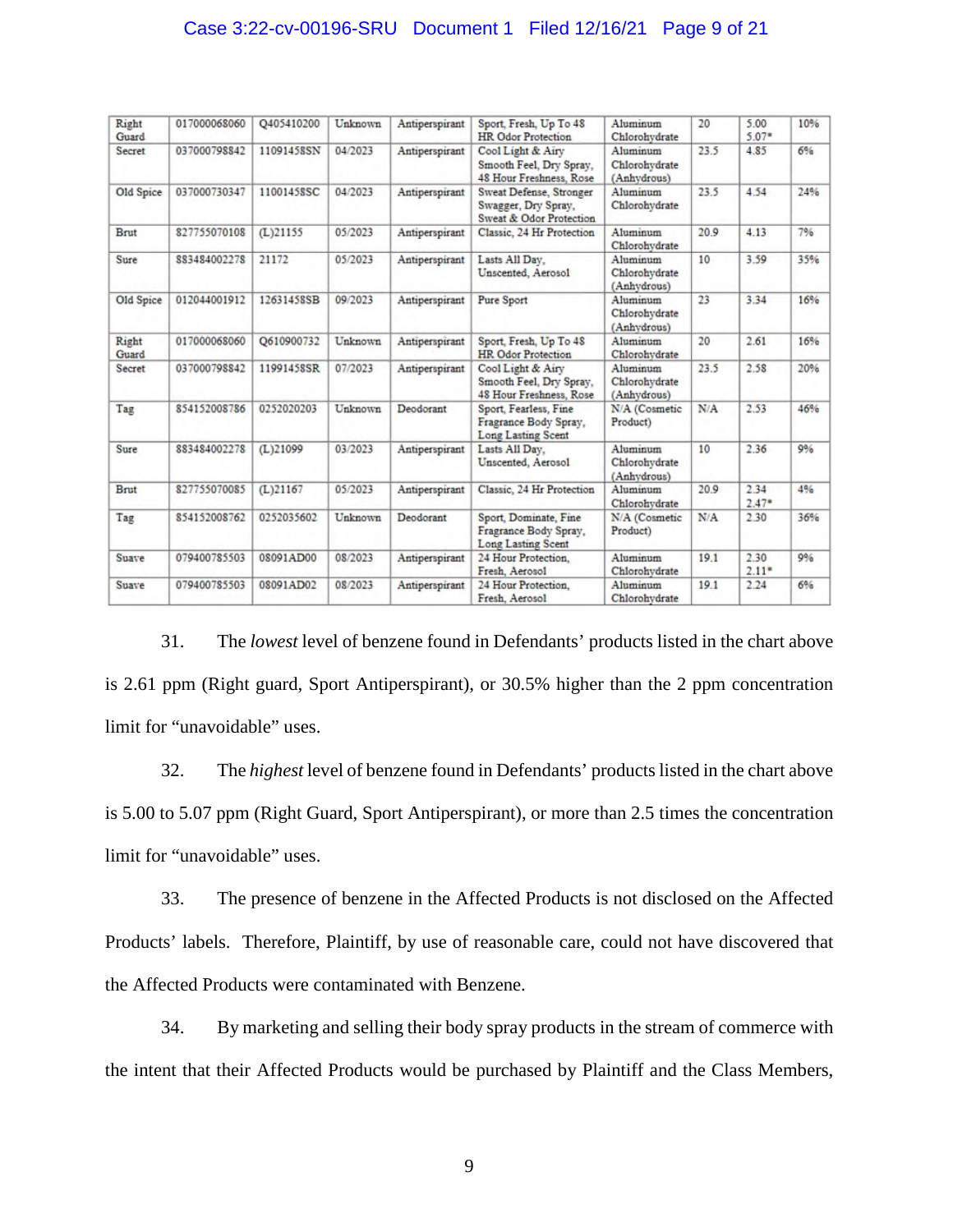# Case 3:22-cv-00196-SRU Document 1 Filed 12/16/21 Page 10 of 21

Defendants warrant that the Affected Products are safe to use rather than adulterated body sprays containing a dangerous, cancer-causing chemical.

# **C. Defendants' False and Misleading Advertising Campaign**

35. Benzene is not listed on the Affected Product labels as either an active or inactive ingredient, nor is there any warning about the inclusion (or even potential inclusion) of benzene in the Affected Products. Below is a screenshot from the Right Guard website



36. In fact, in a Safety Data Sheet for Right Guard Sport Aerosol Antiperspirant – Fresh, issued December 9, 2021, Defendants do not list benzene anywhere as a potentially hazardous ingredient, or in the list of OSHA permissible exposure limits for ingredients, or in the list of toxic and carcinogenic ingredients. $21$ 

<sup>21</sup> *Safety Data Sheet Revision Number: 001.2* (Issued: 12/09/2021), *Henkel*,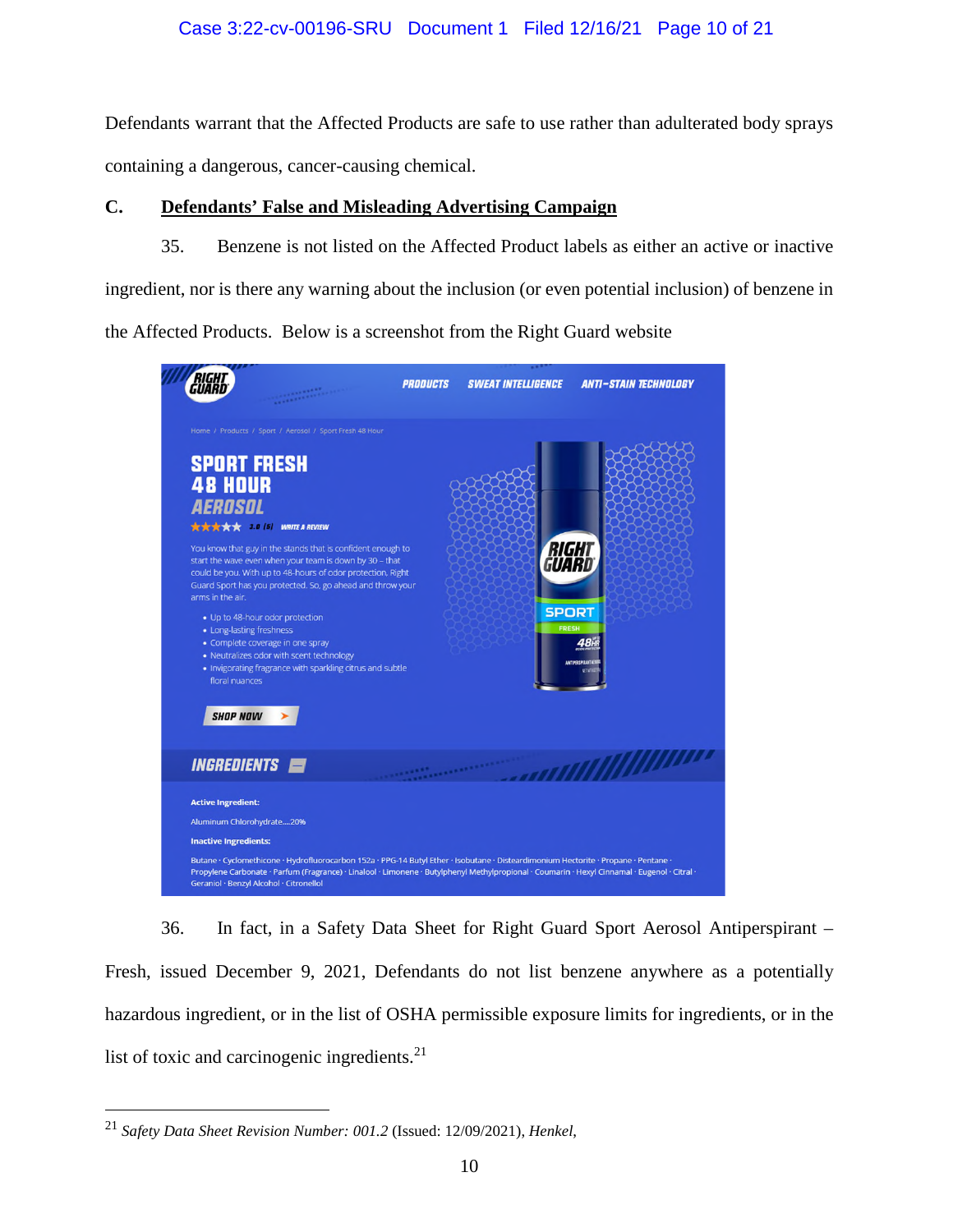# Case 3:22-cv-00196-SRU Document 1 Filed 12/16/21 Page 11 of 21

37. As such, Defendants' advertising campaigns are false and misleading. The presence of benzene in the Affected Products renders the Affected Products illegal and unfit for sale in trade or commerce. Plaintiff would not have purchased the Affected Products had they been truthfully and accurately labeled.

# **CLASS ACTION ALLEGATIONS**

38. Plaintiff brings this action pursuant to Rule 23(a), (b)(2), and (b)(3) of the Federal

Rules of Civil Procedure, individually and on behalf of the following Classes:

All persons who purchased one or more of Defendants' Affected Products in the United States for personal/household use within any applicable limitations period (the "Nationwide Class").

39. Plaintiff Davis brings this action individually and on behalf of the following Georgia subclass:

> All persons who purchased one or more of Defendants' Affected Products in the state of Georgia for personal/household use within any applicable limitations (the "Georgia Subclass").

40. Excluded from the Class and Subclass are: (1) any Judge or Magistrate presiding over this action and any members of their families; (2) Defendants, Defendants' subsidiaries, parents, successors, predecessors, and any entities in which Defendants or their parents and any entities in which Defendants have a controlling interest and their current or former employees, officers, and directors; and (3) individuals who allege personal bodily injury resulting from the use of Affected Products.

41. Numerosity (Rule 23(a)(1)): The exact number of members of the Class is unknown and currently unavailable to Plaintiff, but joinder of individual members herein is impractical. The Class is likely comprised of thousands of consumers. The precise number of Class members, and

[https://mysds.henkel.com/SAP\\_GATEWAY/odata/SAP/YPSSWH\\_DOO\\_SRV//DocContentSet\(Appid='YPSSW\\_S](https://mysds.henkel.com/SAP_GATEWAY/odata/SAP/YPSSWH_DOO_SRV/DocContentSet(Appid=) [DSUK',Matnr='',Matnrcomp='',Subid='000000544611',Subidcomp='',Sbgvid='MSDS\\_B\\_US-](https://mysds.henkel.com/SAP_GATEWAY/odata/SAP/YPSSWH_DOO_SRV/DocContentSet(Appid=)[US',Laiso='EN'\)/DocContentData/\\$value](https://mysds.henkel.com/SAP_GATEWAY/odata/SAP/YPSSWH_DOO_SRV/DocContentSet(Appid=) (last visited December 10, 2021).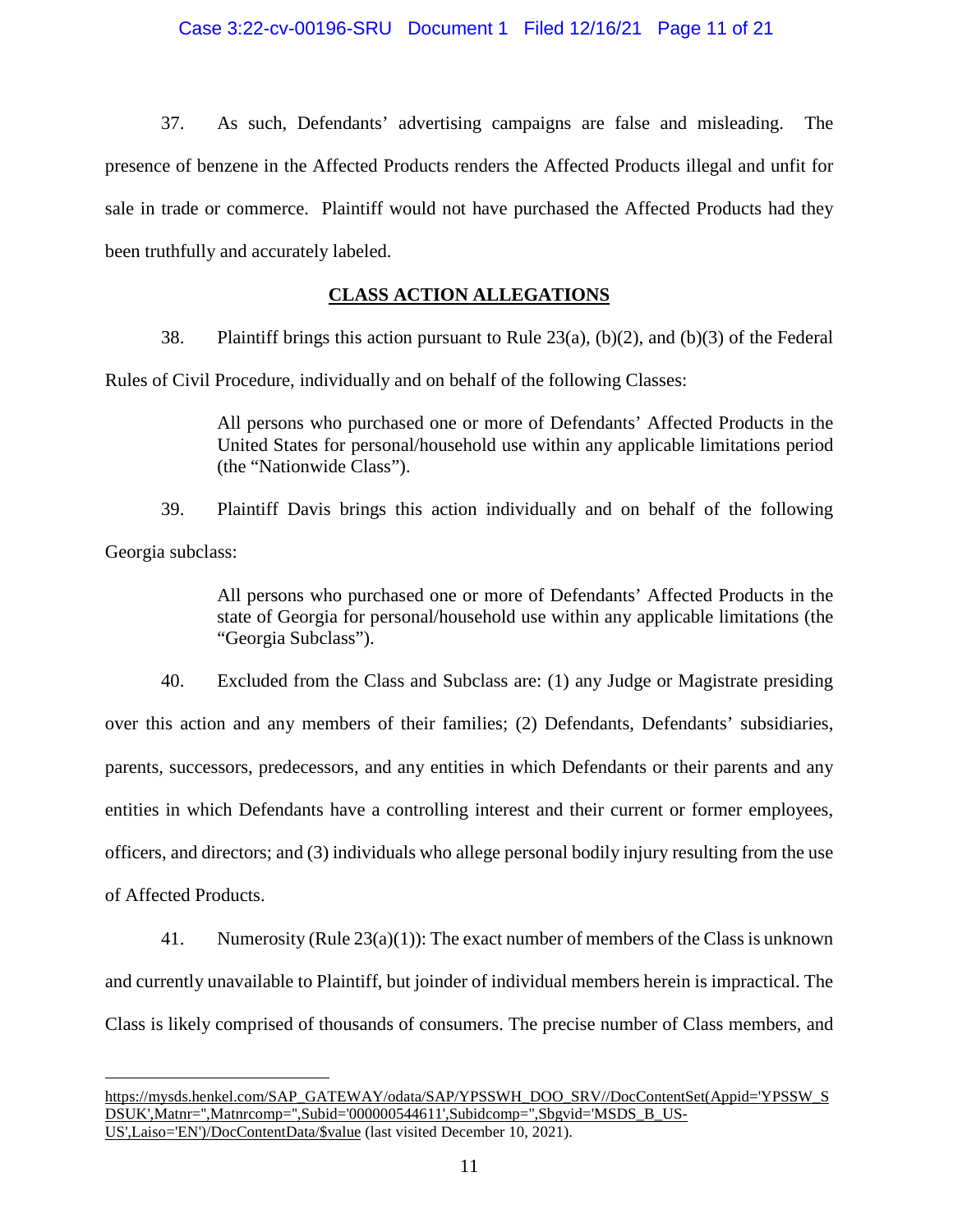### Case 3:22-cv-00196-SRU Document 1 Filed 12/16/21 Page 12 of 21

their addresses, is unknown to Plaintiff at this time, but can be ascertained from Defendants' records and/or retailer records. The members of the Class may be notified of the pendency of this action by mail or email, Internet postings and/or publications, and supplemented (if deemed necessary or appropriate by the Court) by published notice.

42. Predominant Common Questions (Rule  $23(a)(2)$  and (b)(3)): The Class's claims present common questions of law and fact, and those questions predominate over any questions that may affect individual Class members. The common and legal questions include, but are not limited to, the following:

- a. Whether the Affected Products contain benzene;
- b. Whether Defendants knew or should have known that the Affected Products contain benzene;
- c. Whether Defendants' representations and omissions, in their marketing, advertising, labeling, and packaging of the Affected Products, are misleading;
- d. Whether Defendants' representations and omissions, in their marketing, advertising, labeling, and packaging of the Affected Products are reasonably likely to deceive;
- e. Whether Defendants engaged in false and misleading advertising;
- f. Whether Defendants had knowledge that those representations were false, deceptive, and/or misleading;
- g. Whether Defendants' internal testing showed that their products contained benzene;
- h. Whether Defendants violated the state consumer protection statutes alleged herein;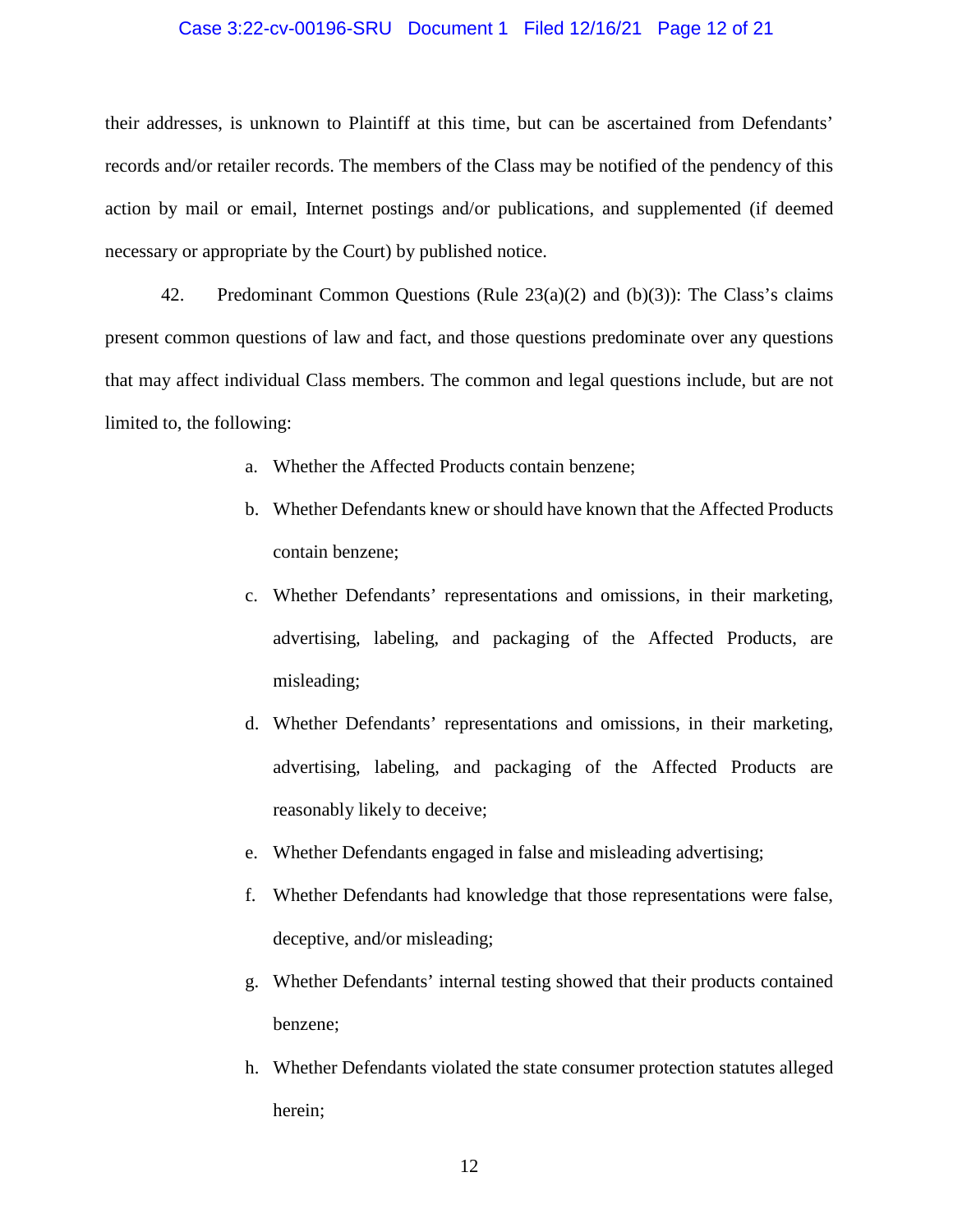- i. Whether Defendants breached their express warranties;
- j. Whether Defendants were unjustly enriched;
- k. Whether Defendants have the capability to implement changes to processes, practices, and policies regarding testing their products for contaminants, including, but not limited to benzene; and
- l. The nature of relief, including damages and equitable relief, to which Plaintiff and members of the Class are entitled.

43. Typicality of Claims (Rule 23(a)(3)): Plaintiff's claims are typical of the claims of the Class because Plaintiff, like all other Class Members, purchased the Affected Products, suffered damages as a result of that purchase, and seeks the same relief as the proposed Class Members.

44. Adequacy of Representation (Rule 23(a)(4)): Plaintiff adequately represents the Class because his interests do not conflict with the interests of the members of the Class, and he has retained counsel competent and experienced in complex class action and consumer litigation. Plaintiff and his counsel will fairly and adequately protect the interest of the members of the Class.

45. Superiority (Rule 23(b)(3)): A class action is superior to other available means of adjudication for this controversy. It would be impracticable for members of the Class to individually litigate their own claims against Defendants because the damages suffered by Plaintiff and the members of the Class are relatively small compared to the cost of individually litigating their claims. Individual litigation would create the potential for inconsistent judgments and delay and expenses to the court system. A class action provides an efficient means for adjudication with fewer management difficulties and comprehensive supervision by a single court.

46. Declaratory Relief (Fed. R. Civ. P. 23(b)(1) and (2)): In the alternative, this action may properly be maintained as a class action because the prosecution of separate actions by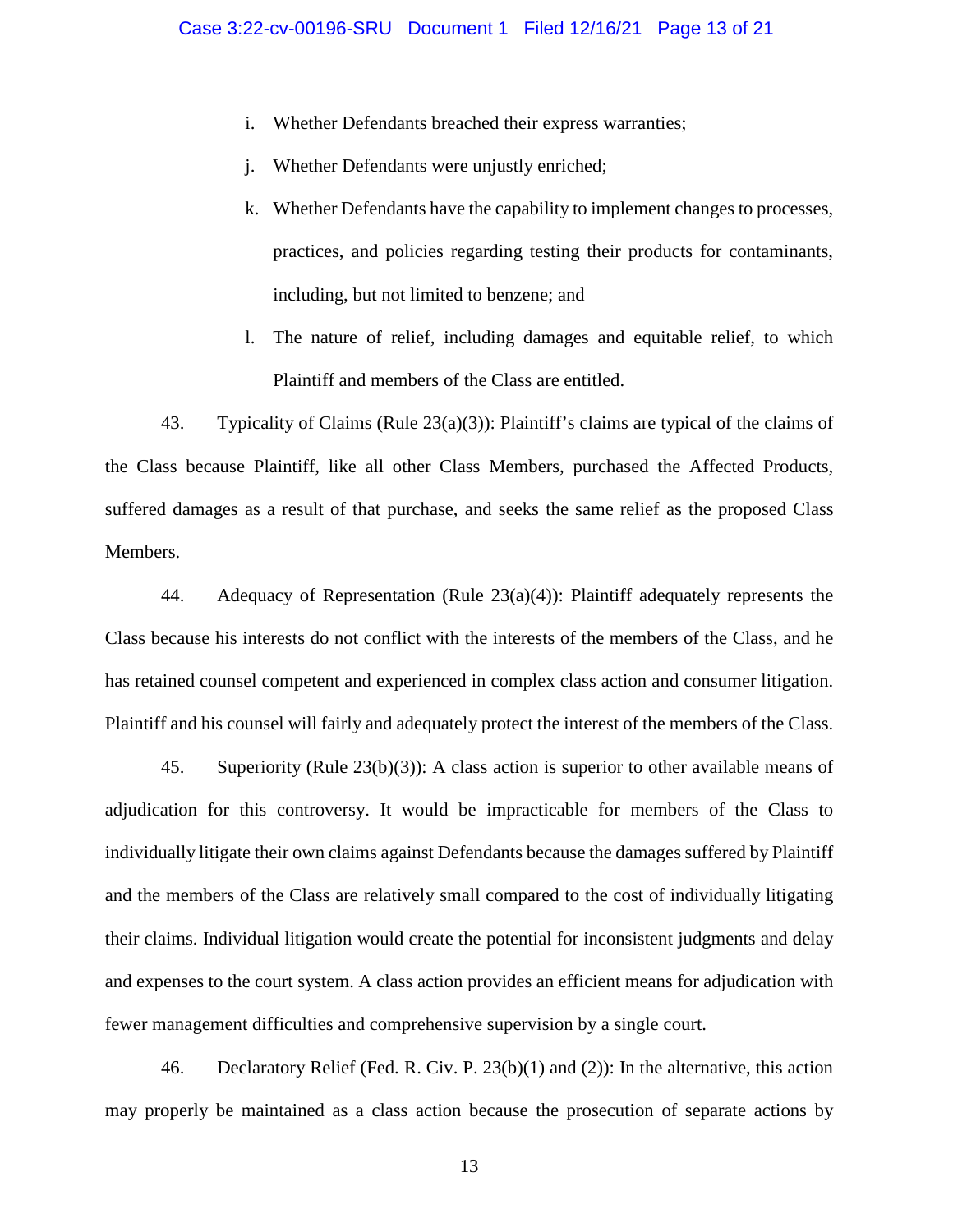### Case 3:22-cv-00196-SRU Document 1 Filed 12/16/21 Page 14 of 21

individual members of the Class would create a risk of inconsistent or varying adjudication with respect to individual Class members, which would establish incompatible standards of conduct for the Defendants; or the prosecution of separate actions by individual Class members would create a risk of adjudications with respect to individual members of the Class which would, as a practical matter, be dispositive of the interests of other members of the Class not parties to the adjudications, or substantially impair or impede their ability to protect their interests; or Defendants have acted or refused to act on grounds generally applicable to the Class, thereby making appropriate final injunctive or corresponding declaratory relief with respect to the Class as a whole.

### **CAUSES OF ACTION**

### **COUNT I**

# **BREACH OF EXPRESS WARRANTY (On behalf of Plaintiff and the Class (or alternatively, the Georgia Subclass) against Defendants)**

47. Plaintiff hereby incorporates all other paragraphs of this Complaint and restates them as if fully set forth herein.

48. Defendants marketed and sold their body spray products in the stream of commerce with the intent that their Affected Products would be purchased by Plaintiff and the Classes.

49. In connection with the sale of the Affected Products, Defendants, as the designers, manufacturers, marketers, distributors, and/or sellers issued written warranties by representing that the Affected Products were body sprays that contained only those active and inactive ingredients listed on the Products' labels. Those active and inactive ingredients do not include benzene, a known human carcinogen. Defendants further expressly warrant that the Affected Products are body spray antiperspirant products, rather than adulterated body sprays containing dangerous chemicals.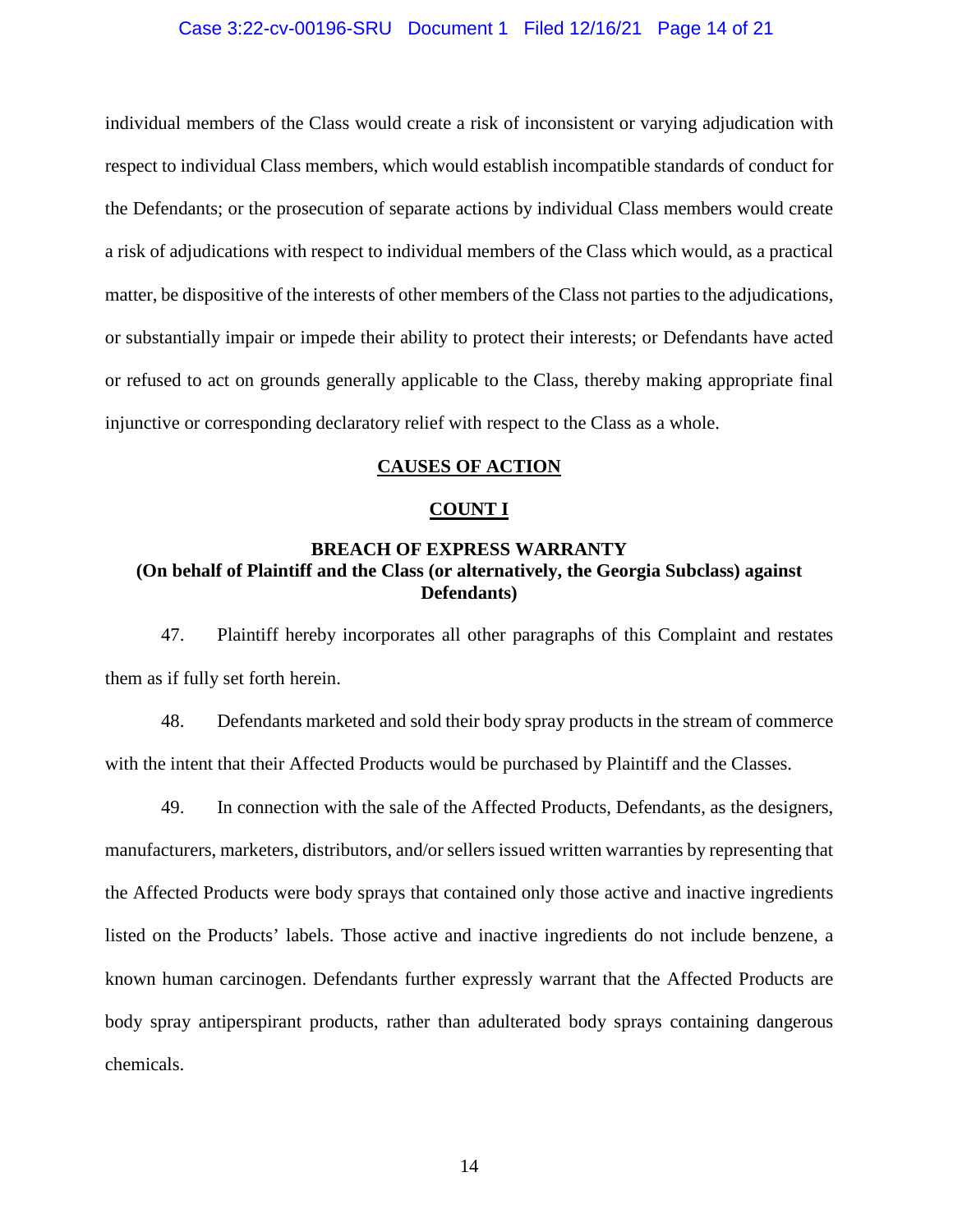### Case 3:22-cv-00196-SRU Document 1 Filed 12/16/21 Page 15 of 21

50. The representations, as set forth above, contained or constituted affirmations of fact or promises made by the seller to the buyer which related to the goods and became part of the basis of the bargain creating an express warranty that the goods shall conform to the affirmations of fact or promises.

51. Plaintiff, by use of reasonable care, could not have discovered the breached warranty and realized the hidden increased risks and unreasonable dangers of using the Affected Products.

52. As a direct and proximate cause of Defendants' breach of express warranty, Plaintiff and the Class members have been injured and harmed because they would not have purchased the products had they known the true facts regarding the benzene content.

53. On December 14, 2021, prior to filing this action, Defendants were served with a pre-suit notice letter pursuant to U.C.C. §§ 2-313 and 2-607.

#### **COUNT II**

# **GEORGIA'S FAIR BUSINESS PRACTICES ACT GA. Code Ann. § 10-1-390 et seq. (On behalf of Plaintiff Davis and the Georgia Subclass against Defendants)**

54. Plaintiff hereby incorporates all other paragraphs of this Complaint and restates them as if fully set forth herein.

55. Plaintiff Davis brings this count on behalf of himself and all members of the Class who purchased an Affected Product in Georgia.

56. Plaintiff and Georgia Subclass members are "consumers," as defined by GA. Code Ann. § 10-1-392(a)(6).

57. Defendants' conduct as alleged herein related to "trade and commerce" for "goods" and "services", as defined by GA. Code Ann. § 10-1-392(a)(28).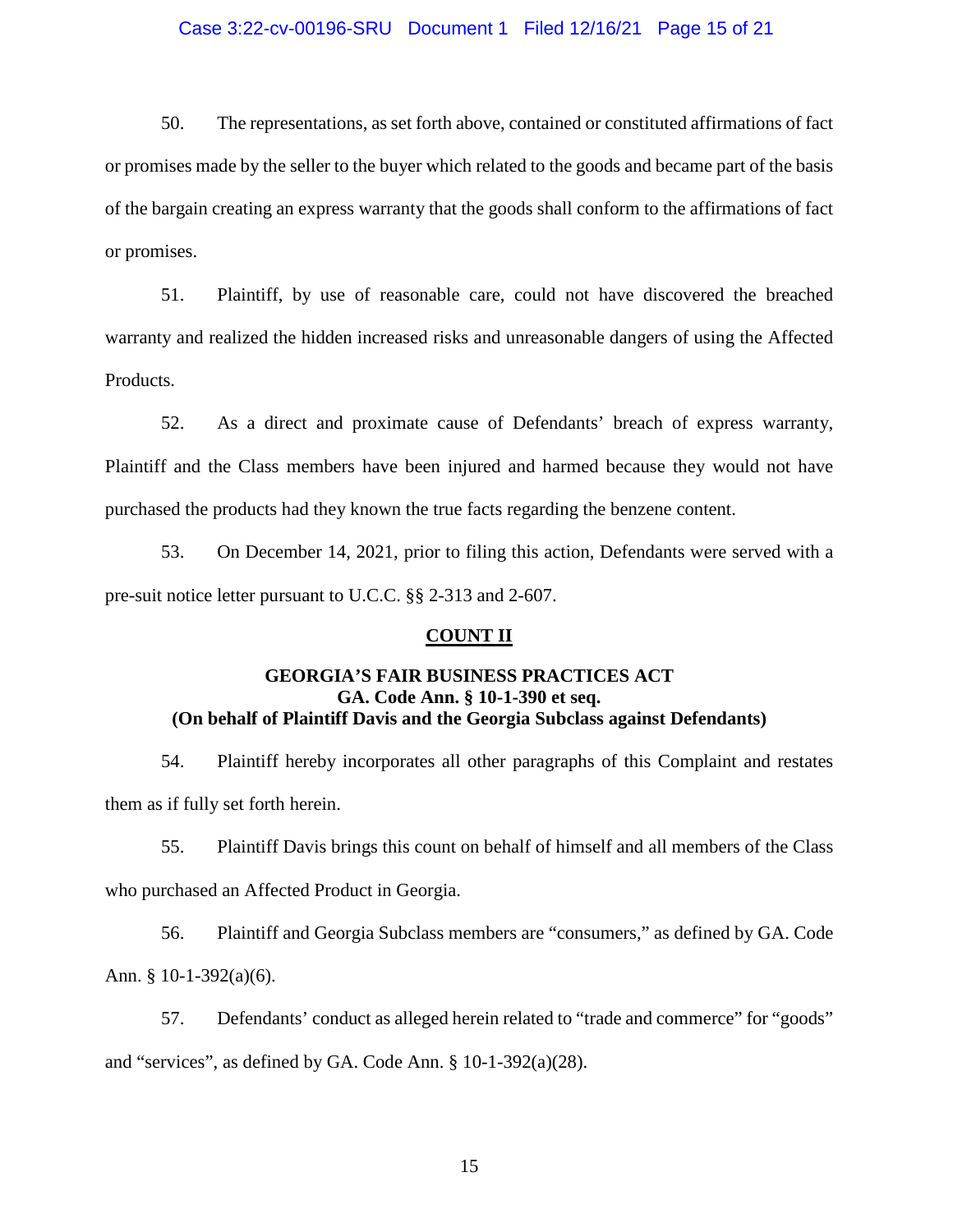### Case 3:22-cv-00196-SRU Document 1 Filed 12/16/21 Page 16 of 21

58. Defendants advertised, offered, or sold goods or services in Georgia and engaged in trade or commerce directly or indirectly affecting the people of Georgia.

59. Defendants engaged in unfair and deceptive acts or practices, in violation of GA. Code Ann. § 10-1-393(a), as described herein.

60. Defendants intended to mislead Plaintiff Davis and Georgia Subclass members and induce them to rely on its misrepresentations and omissions.

61. Defendants' representations and omissions were material because they were likely to deceive reasonable consumers.

62. Under the circumstances, consumers had a reasonable interpretation of Defendants' representations and omissions.

63. Defendants had a duty to disclose material facts to consumers, including but not limited to, that the Affected Products contain benzene, a known human carcinogen, and are unsafe for use. These material facts should have been disclosed because they were contrary to Defendants' representations about the Affected Products.

64. Defendants' acts and practices caused or were likely to cause substantial injuries to consumers, which were not reasonably avoidable by consumers themselves and not outweighed by countervailing benefits to consumers or to competition.

65. The injury to consumers was and is substantial because it was non-trivial and nonspeculative; and involved a concrete monetary injury. The injury to consumers was substantial not only because it inflicted harm on a significant and unprecedented number of consumers, but also because it inflicted a significant amount of harm on each consumer.

66. Consumers could not have reasonably avoided injury because Defendants' business acts and practices unreasonably created or took advantage of an obstacle to the free exercise of consumer decision-making. By withholding important information from consumers, Defendants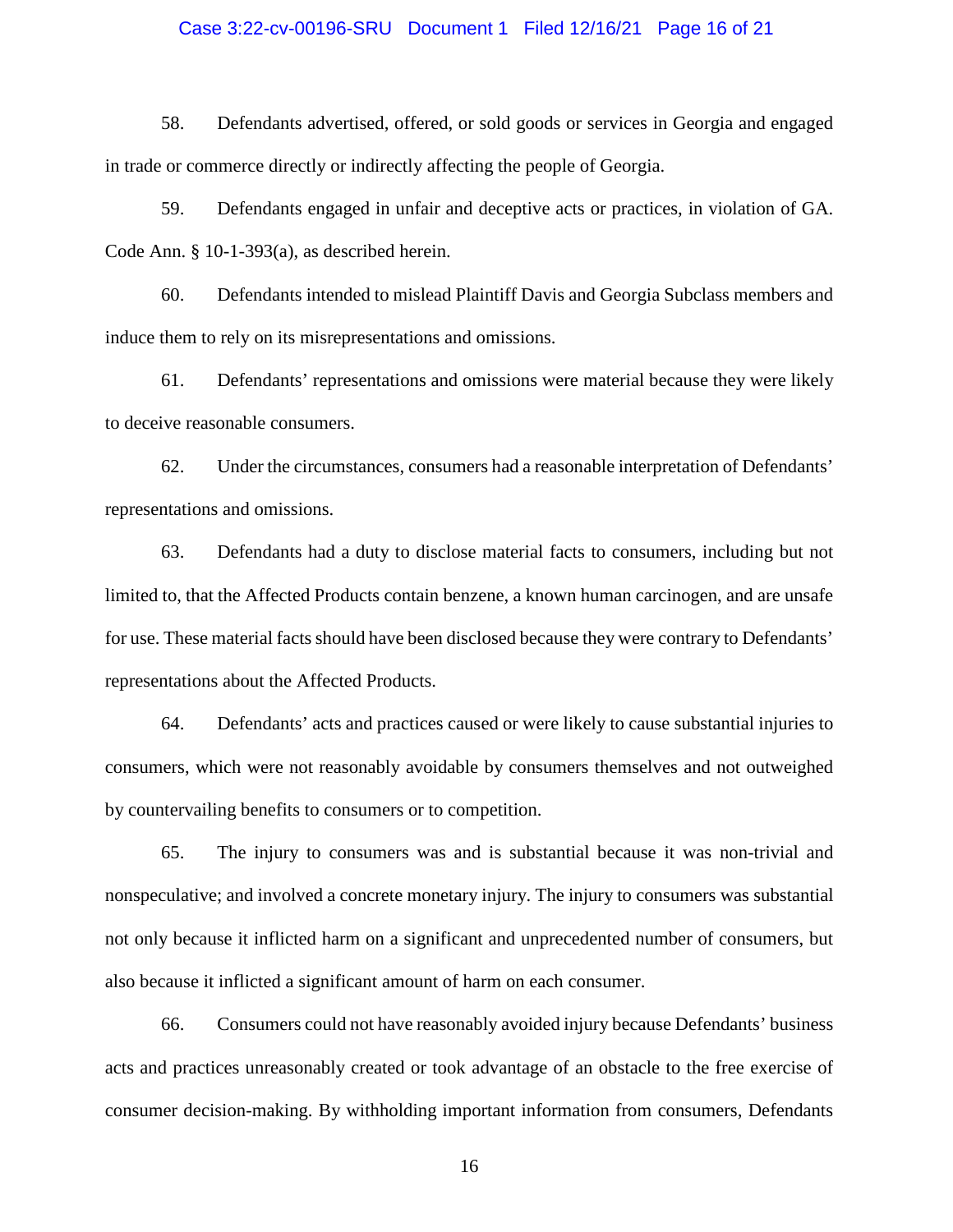### Case 3:22-cv-00196-SRU Document 1 Filed 12/16/21 Page 17 of 21

created an asymmetry of information between it and consumers that precluded consumers from taking action to avoid or mitigate injury.

67. Defendants' business practices had no countervailing benefit to consumers or to competition.

68. Defendants are presumed, as a matter of law under GA. Code Ann. § 10-1-392(b), to have intentionally violated the Georgia Fair Business Practices Act because it knowingly sold goods or services in the manner and of the nature advertised or offered in violation of this statute.

69. Defendants acted intentionally, knowingly, and maliciously to violate Georgia's Fair Business Practices Act, and recklessly disregarded Plaintiff's and Georgia Subclass members' rights.

70. As a direct and proximate cause of Defendants' deceptive acts and practices, Plaintiff Davis and the Georgia Subclass members have been injured and harmed because they would not have purchased the Affected Products on the same terms if they knew the true facts regarding the benzene content.

### **COUNT III**

# **GEORGIA'S UNIFORM DECEPTIVE TRADE PRACTICES ACT GA. Code Ann. § 10-1-370 et seq. (On behalf of Plaintiff Davis and the Georgia Subclass against Defendants)**

71. Plaintiff hereby incorporates all other paragraphs of this Complaint and restates them as if fully set forth herein.

72. Plaintiff Davis brings this count on behalf of himself and all members of the Class that purchased an Affected Product in Georgia.

73. Defendants are "person[s]" as defined by GA. Code Ann. § 10-1-371(5).

74. Defendants advertised and sold the Affected Products in Georgia and engaged in

trade or commerce directly or indirectly affecting the people of Georgia.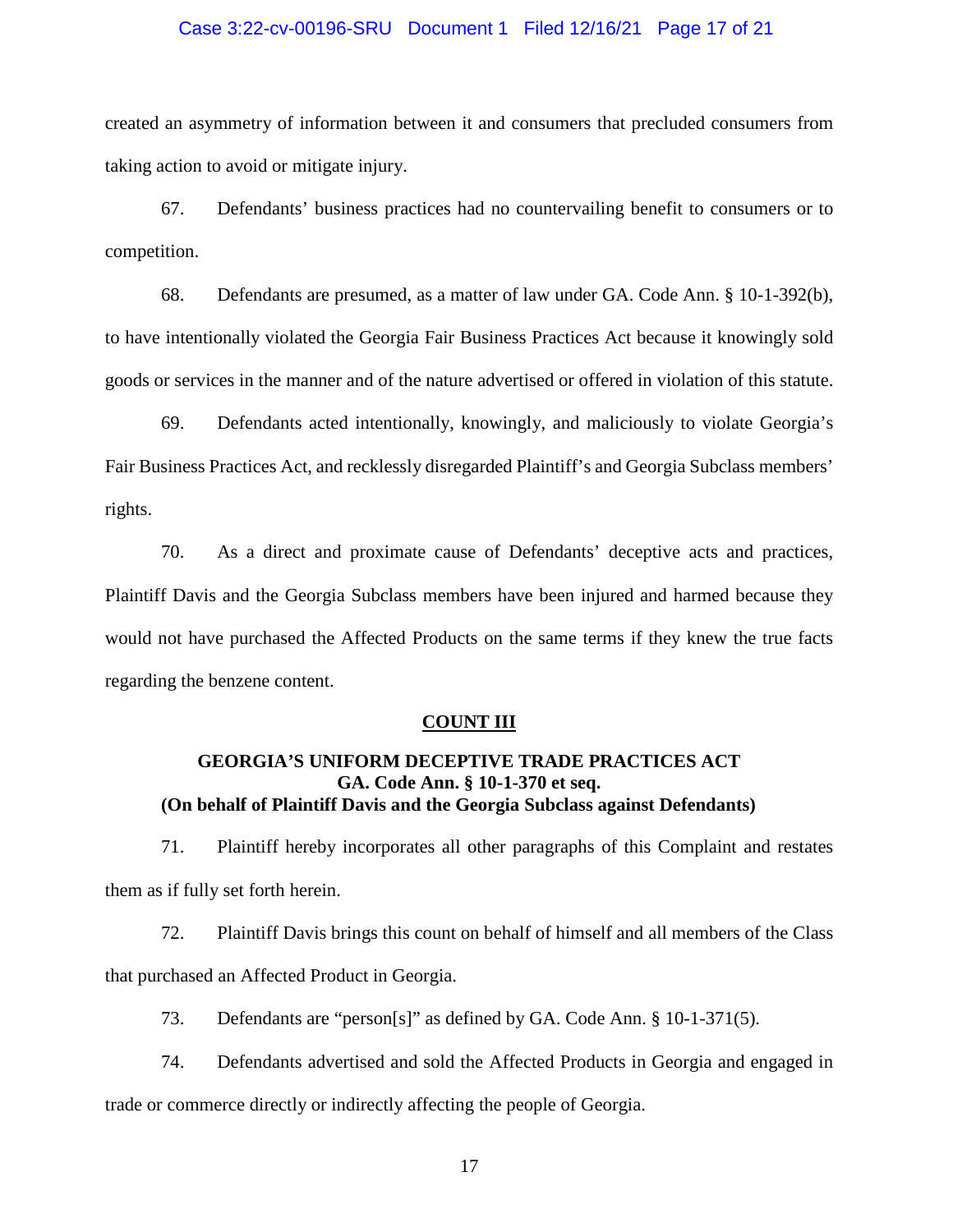### Case 3:22-cv-00196-SRU Document 1 Filed 12/16/21 Page 18 of 21

75. Defendants engaged in unfair and deceptive acts or practices, in violation of GA. Code Ann. § 10-1-372(a)(5), (7), (9), and (12) as described herein.

76. Defendants failed to disclose material facts to consumers in advertising and on the Affected Product labels, including but not limited to, that the Affected Products contain benzene, a known human carcinogen, and are unsafe for use. The labels for the Affected Products did not warn consumers that benzene was present, and that as a result, the Affected Products were of a particular standard, quality, or grade when they were of another.

77. Additionally, Defendants failed to disclose that the Affected Products contained benzene, and therefore advertised the products with intent not to sell them as advertised. This conduct created a likelihood of confusion or of misunderstanding.

78. Defendants knew or should have known that its conduct violated Georgia's Uniform Deceptive Trade Practices Act.

79. Defendants had a duty to disclose material facts to consumers, including but not limited to, that the Affected Products contain benzene and are unsafe for use. These material facts should have been disclosed because they were contrary to Defendants' representations about the Affected Products.

80. Defendants acted intentionally, knowingly, and maliciously to violate Georgia's Fair Business Practices Act, and recklessly disregarded Plaintiff's and Georgia Subclass members' rights.

81. Consumers could not have reasonably avoided injury because Defendants' business acts and practices unreasonably created or took advantage of an obstacle to the free exercise of consumer decision-making. By withholding important information from consumers, Defendants created an asymmetry of information between it and consumers that precluded consumers from taking action to avoid or mitigate injury.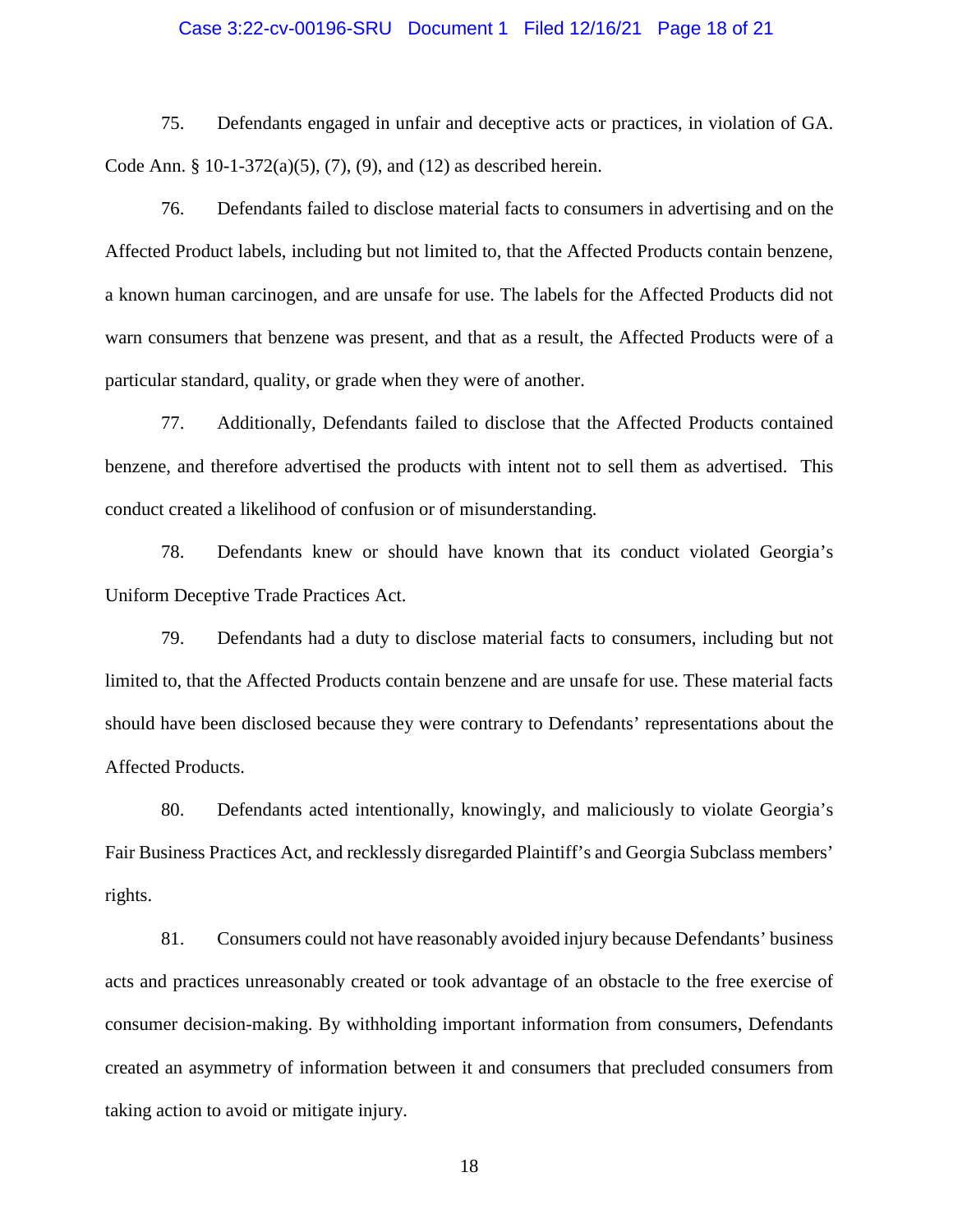82. As a direct and proximate cause of Defendants' deceptive acts and practices, Plaintiff Davis and the Georgia Subclass members have been injured and harmed because they would not have purchased the Affected Products on the same terms if they knew the true facts regarding the benzene content.

### **COUNT IV**

# **UNJUST ENRICHMENT (On behalf of the Plaintiff and the Class (or alternatively, the Georgia Subclass) against Defendants)**

83. Plaintiff hereby incorporates all other paragraphs of this Complaint and restates them as if fully set forth herein.

84. Plaintiff and Class members conferred benefits upon Defendants. Plaintiff and Class members paid money for Defendants' worthless and defective Affected Products.

85. Defendants have unjustly retained the benefits conferred upon them by Plaintiff and Class members.

86. Defendants retained those benefits under circumstances that make it inequitable for Defendants to retain such benefits. Specifically, Defendants retained those benefits even though Defendants' Affected Products contain benzene and are unfit and unsafe for human use. If Plaintiff and Class members had known the true nature of Defendants' Affected Products, they would not have purchased the products. Plaintiff and Class members are therefore entitled to disgorgement and/or restitution as prayed for hereunder.

87. Because Defendants' retention of the non-gratuitous benefits conferred on them by Plaintiff and members of the Class is unjust and inequitable, Defendants must pay restitution to Plaintiff and members of the Class for its unjust enrichment, as ordered by the Court.

### **PRAYER FOR RELIEF**

**WHEREFORE**, Plaintiff, on behalf of himself and the proposed Classes, prays for relief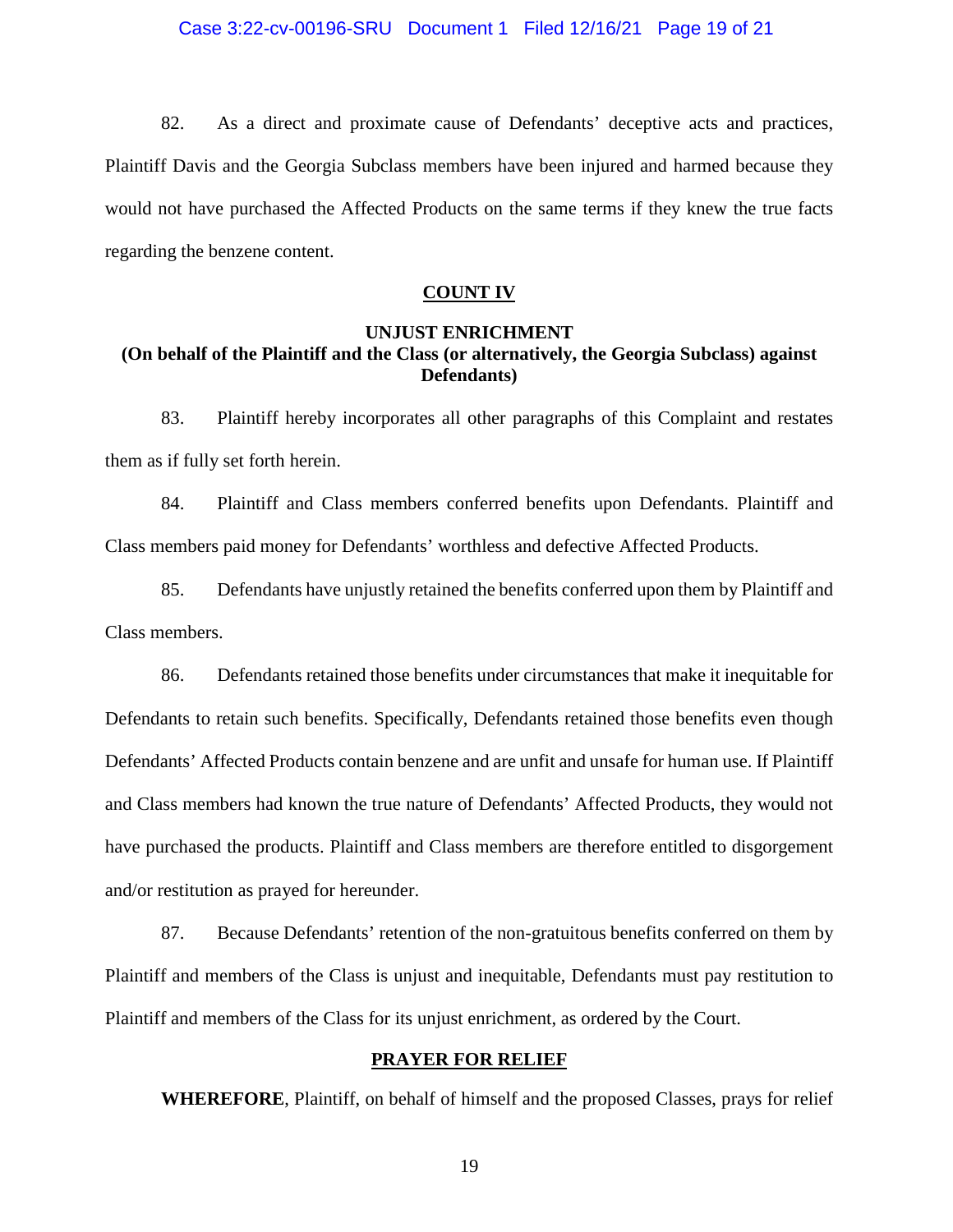### Case 3:22-cv-00196-SRU Document 1 Filed 12/16/21 Page 20 of 21

and judgment against Defendants as follows:

a. Certifying the Classes pursuant to Rule 23 of the Federal Rules of Civil Procedure, appointing Plaintiff as representative of the Class, and designating Plaintiff's counsel as Class Counsel;

b. Awarding Plaintiff and the Classes compensatory damages, in an amount exceeding \$5,000,000, to be determined by proof;

c. Awarding Plaintiff and the Classes appropriate relief, including but not limited to actual damages;

d. For declaratory and equitable relief, including restitution and disgorgement;

e. For an order enjoining Defendants from continuing to engage in the wrongful acts and practices alleged herein;

f. Awarding Plaintiff and the Classes the costs of prosecuting this action, including expert witness fees;

g. Awarding Plaintiff and the Classes reasonable attorneys' fees and costs as allowable by law;

h. Awarding pre-judgment and post-judgment interest;

i. For punitive damages; and

j. Granting any other relief as this Court may deem just and proper.

#### **JURY TRIAL DEMANDED**

Plaintiff hereby demands a trial by jury of all claims so triable.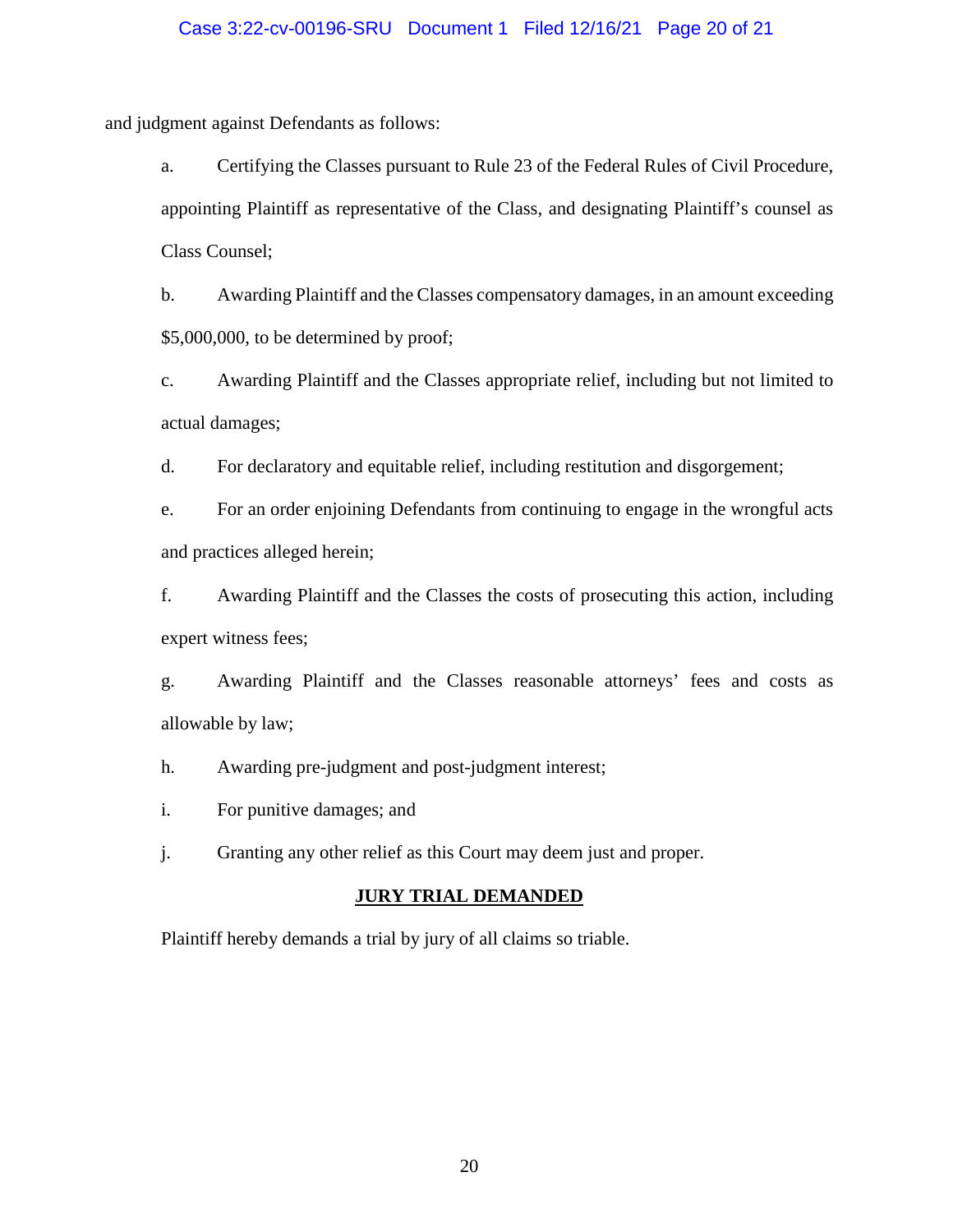Dated: December 16, 2021 Respectfully submitted,

/s/ Joseph J. Braun Joseph J. Braun (0069757) Richard S. Wayne (0022390) **STRAUSS TROY**  150 E. 4th Street, 4th Floor Cincinnati, Ohio 45202 Telephone: 513-621-2120 Facsimile: 513-241-8259 Email: [jjbraun@strausstroy.com](mailto:jjbraun@strausstroy.com) rswayne@strausstroy.com

# **LEVI & KORSINSKY, LLP**

Mark S. Reich (*pro hac vice* to be filed) Courtney E. Maccarone (*pro hac vice* to be filed) 55 Broadway, 10th Floor New York, NY 10006 Telephone: 212-363-7500 Facsimile: 212-363-7171 Email: mreich@zlk.com cmaccarone@zlk.com

*Counsel for Plaintiff*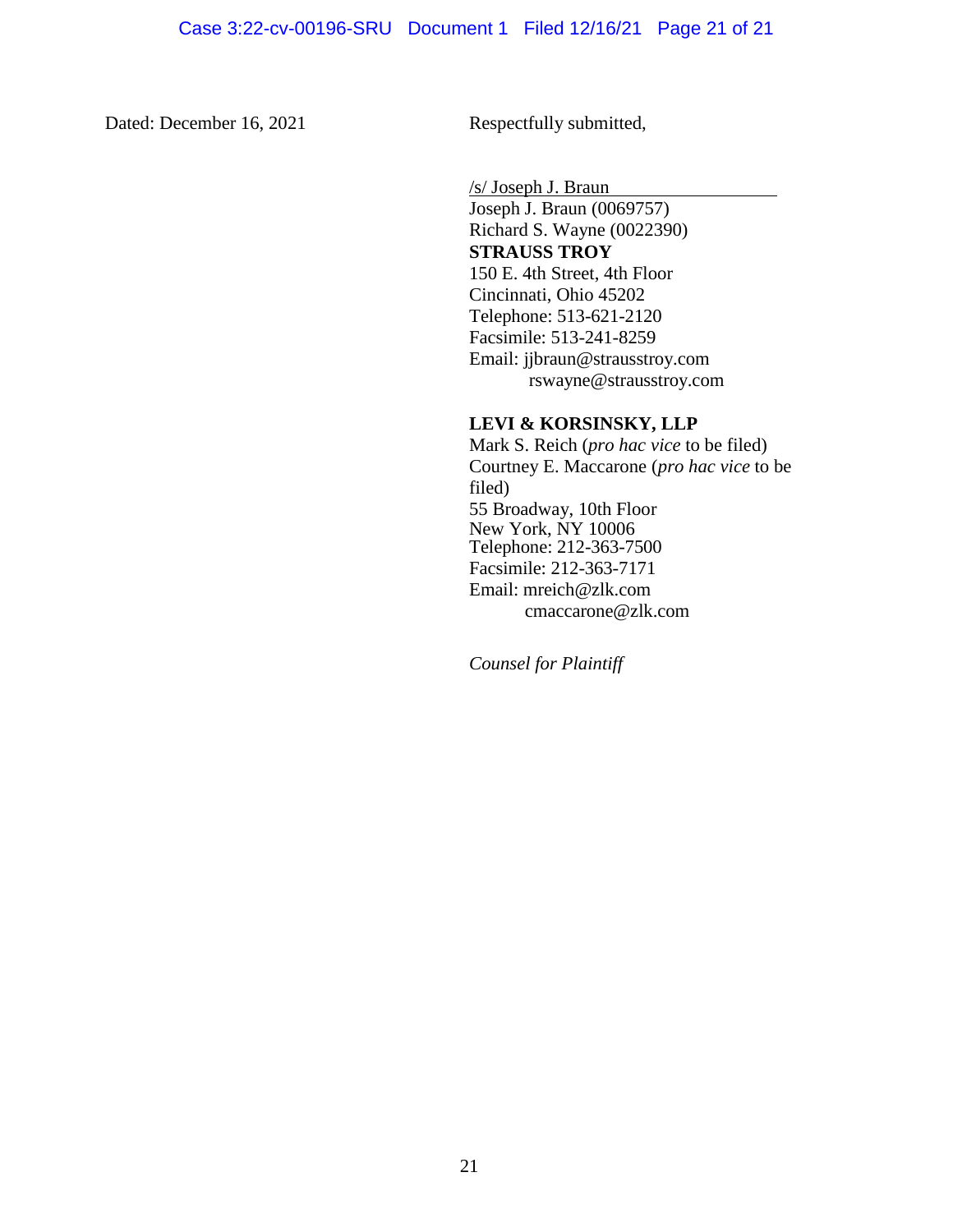# JS 44 (Rev. 04/21) **Case 3:22-cv-00196-@RVILD@@WETR SHETUGd 12/16/21** Page 1 of 2

| The JS 44 civil cover sheet and the information contained herein neither replace nor supplement the filing and service of pleadings or other papers as required by law, except as<br>provided by local rules of court. This form, approved by the Judicial Conference of the United States in September 1974, is required for the use of the Clerk of Court for the |                                                                                                  |                                                                       |                                                                   |                                                                                                                |                          |                                                                                   |                                                             |                                                |                |
|---------------------------------------------------------------------------------------------------------------------------------------------------------------------------------------------------------------------------------------------------------------------------------------------------------------------------------------------------------------------|--------------------------------------------------------------------------------------------------|-----------------------------------------------------------------------|-------------------------------------------------------------------|----------------------------------------------------------------------------------------------------------------|--------------------------|-----------------------------------------------------------------------------------|-------------------------------------------------------------|------------------------------------------------|----------------|
| purpose of initiating the civil docket sheet. (SEE INSTRUCTIONS ON NEXT PAGE OF THIS FORM.)                                                                                                                                                                                                                                                                         |                                                                                                  |                                                                       |                                                                   |                                                                                                                |                          |                                                                                   |                                                             |                                                |                |
| I. (a) PLAINTIFFS<br>others similarly situated,                                                                                                                                                                                                                                                                                                                     | BRAD A. DAVIS, on behalf of himself and a class of all                                           | <b>DEFENDANTS</b><br>HENKEL CORPORATION and<br>THRIVING BRANDS LLC,   |                                                                   |                                                                                                                |                          |                                                                                   |                                                             |                                                |                |
| (b) County of Residence of First Listed Plaintiff                                                                                                                                                                                                                                                                                                                   |                                                                                                  | Forsyth Co., GA                                                       |                                                                   | County of Residence of First Listed Defendant                                                                  |                          |                                                                                   | Hamilton Co., OH                                            |                                                |                |
|                                                                                                                                                                                                                                                                                                                                                                     | (EXCEPT IN U.S. PLAINTIFF CASES)                                                                 |                                                                       |                                                                   | NOTE:                                                                                                          |                          | (IN U.S. PLAINTIFF CASES ONLY)<br>IN LAND CONDEMNATION CASES, USE THE LOCATION OF |                                                             |                                                |                |
| (c)                                                                                                                                                                                                                                                                                                                                                                 | Attorneys (Firm Name, Address, and Telephone Number)                                             |                                                                       | THE TRACT OF LAND INVOLVED.<br>Attorneys (If Known)               |                                                                                                                |                          |                                                                                   |                                                             |                                                |                |
|                                                                                                                                                                                                                                                                                                                                                                     | STRAUSS TROY; 150 E. 4th Street, 4th Floor;<br>Cincinnati, Ohio 45202; Telephone: (513) 621-2120 |                                                                       |                                                                   |                                                                                                                |                          |                                                                                   |                                                             |                                                |                |
| <b>II. BASIS OF JURISDICTION</b> (Place an "X" in One Box Only)                                                                                                                                                                                                                                                                                                     |                                                                                                  |                                                                       |                                                                   | <b>III. CITIZENSHIP OF PRINCIPAL PARTIES</b> (Place an "X" in One Box for Plaintiff                            |                          |                                                                                   |                                                             |                                                |                |
| U.S. Government<br>$\vert$ $\vert$ 1                                                                                                                                                                                                                                                                                                                                | 3 Federal Question                                                                               |                                                                       |                                                                   | (For Diversity Cases Only)                                                                                     | <b>DEF</b><br><b>PTF</b> |                                                                                   | and One Box for Defendant)                                  | PTF                                            | DEF            |
| Plaintiff                                                                                                                                                                                                                                                                                                                                                           | (U.S. Government Not a Party)                                                                    |                                                                       |                                                                   | Citizen of This State                                                                                          | $\Box$<br>-1             | Incorporated or Principal Place<br>of Business In This State                      |                                                             | $\overline{4}$                                 | $\mathbf{x}$ 4 |
| U.S. Government<br>$\vert$ 12<br>Defendant                                                                                                                                                                                                                                                                                                                          | $ \mathbf{x} $ 4 Diversity<br>(Indicate Citizenship of Parties in Item III)                      |                                                                       |                                                                   | Citizen of Another State<br>$ \mathbf{x} $ 2                                                                   | 2                        | Incorporated and Principal Place<br>of Business In Another State                  |                                                             | 5                                              | $\vert$ 5      |
|                                                                                                                                                                                                                                                                                                                                                                     |                                                                                                  |                                                                       | Citizen or Subject of a<br>Foreign Nation<br>3<br>Foreign Country |                                                                                                                |                          |                                                                                   |                                                             | 6                                              | $\vert$   6    |
| <b>IV.</b> NATURE OF SUIT (Place an "X" in One Box Only)                                                                                                                                                                                                                                                                                                            |                                                                                                  |                                                                       |                                                                   |                                                                                                                |                          | Click here for: Nature of Suit Code Descriptions.                                 |                                                             |                                                |                |
| <b>CONTRACT</b><br>110 Insurance                                                                                                                                                                                                                                                                                                                                    | PERSONAL INJURY                                                                                  | <b>TORTS</b><br>PERSONAL INJURY                                       |                                                                   | FORFEITURE/PENALTY<br>625 Drug Related Seizure                                                                 |                          | <b>BANKRUPTCY</b><br>422 Appeal 28 USC 158                                        | 375 False Claims Act                                        | <b>OTHER STATUTES</b>                          |                |
| 120 Marine<br>130 Miller Act<br>140 Negotiable Instrument                                                                                                                                                                                                                                                                                                           | 310 Airplane<br>315 Airplane Product<br>Liability                                                | 365 Personal Injury -<br><b>Product Liability</b><br>367 Health Care/ | of Property 21 USC 881<br>690 Other                               |                                                                                                                |                          | 423 Withdrawal<br>28 USC 157<br><b>INTELLECTUAL</b>                               | 376 Qui Tam (31 USC<br>3729(a)<br>400 State Reapportionment |                                                |                |
| 150 Recovery of Overpayment                                                                                                                                                                                                                                                                                                                                         | 320 Assault, Libel &                                                                             | Pharmaceutical                                                        |                                                                   |                                                                                                                |                          | <b>PROPERTY RIGHTS</b>                                                            | 410 Antitrust                                               |                                                |                |
| & Enforcement of Judgment<br>151 Medicare Act                                                                                                                                                                                                                                                                                                                       | Slander<br>330 Federal Employers'                                                                | Personal Injury<br><b>Product Liability</b>                           |                                                                   |                                                                                                                | 830 Patent               | 820 Copyrights                                                                    | 430 Banks and Banking<br>450 Commerce                       |                                                |                |
| 152 Recovery of Defaulted<br><b>Student Loans</b>                                                                                                                                                                                                                                                                                                                   | Liability<br>340 Marine                                                                          | 368 Asbestos Personal<br><b>Injury Product</b>                        |                                                                   |                                                                                                                |                          | 835 Patent - Abbreviated                                                          | 460 Deportation<br>470 Racketeer Influenced and             |                                                |                |
| (Excludes Veterans)                                                                                                                                                                                                                                                                                                                                                 | 345 Marine Product                                                                               | Liability                                                             |                                                                   |                                                                                                                |                          | New Drug Application<br>840 Trademark                                             |                                                             | Corrupt Organizations                          |                |
| 153 Recovery of Overpayment<br>of Veteran's Benefits                                                                                                                                                                                                                                                                                                                | Liability<br>350 Motor Vehicle                                                                   | PERSONAL PROPERTY<br>$\boldsymbol{\times}$ 370 Other Fraud            |                                                                   | <b>LABOR</b><br>710 Fair Labor Standards                                                                       |                          | 880 Defend Trade Secrets<br>Act of 2016                                           | 480 Consumer Credit                                         | $(15$ USC 1681 or 1692)                        |                |
| 160 Stockholders' Suits                                                                                                                                                                                                                                                                                                                                             | 355 Motor Vehicle                                                                                | 371 Truth in Lending                                                  |                                                                   | Act                                                                                                            |                          |                                                                                   | 485 Telephone Consumer                                      |                                                |                |
| 190 Other Contract<br>195 Contract Product Liability                                                                                                                                                                                                                                                                                                                | Product Liability<br>360 Other Personal                                                          | 380 Other Personal<br><b>Property Damage</b>                          |                                                                   | 720 Labor/Management<br>Relations                                                                              |                          | <b>SOCIAL SECURITY</b><br>861 HIA (1395ff)                                        | 490 Cable/Sat TV                                            | Protection Act                                 |                |
| 196 Franchise                                                                                                                                                                                                                                                                                                                                                       | Injury<br>362 Personal Injury -                                                                  | 385 Property Damage<br>Product Liability                              |                                                                   | 740 Railway Labor Act<br>751 Family and Medical                                                                |                          | 862 Black Lung (923)<br>863 DIWC/DIWW (405(g))                                    | 850 Securities/Commodities/<br>Exchange                     |                                                |                |
|                                                                                                                                                                                                                                                                                                                                                                     | Medical Malpractice                                                                              |                                                                       |                                                                   | Leave Act                                                                                                      |                          | 864 SSID Title XVI                                                                | 890 Other Statutory Actions                                 |                                                |                |
| <b>REAL PROPERTY</b><br>210 Land Condemnation                                                                                                                                                                                                                                                                                                                       | <b>CIVIL RIGHTS</b><br>440 Other Civil Rights                                                    | <b>PRISONER PETITIONS</b><br><b>Habeas Corpus:</b>                    |                                                                   | 790 Other Labor Litigation<br>791 Employee Retirement                                                          |                          | 865 RSI (405(g))                                                                  | 891 Agricultural Acts<br>893 Environmental Matters          |                                                |                |
| 220 Foreclosure                                                                                                                                                                                                                                                                                                                                                     | 441 Voting                                                                                       | 463 Alien Detainee                                                    |                                                                   | Income Security Act                                                                                            |                          | <b>FEDERAL TAX SUITS</b>                                                          | 895 Freedom of Information                                  |                                                |                |
| 230 Rent Lease & Ejectment<br>240 Torts to Land                                                                                                                                                                                                                                                                                                                     | 442 Employment<br>443 Housing/                                                                   | 510 Motions to Vacate<br>Sentence                                     |                                                                   |                                                                                                                |                          | 870 Taxes (U.S. Plaintiff<br>or Defendant)                                        | Act<br>896 Arbitration                                      |                                                |                |
| 245 Tort Product Liability<br>290 All Other Real Property                                                                                                                                                                                                                                                                                                           | Accommodations<br>445 Amer. w/Disabilities -                                                     | 530 General<br>535 Death Penalty                                      |                                                                   | <b>IMMIGRATION</b>                                                                                             |                          | 871 IRS-Third Party<br>26 USC 7609                                                | 899 Administrative Procedure                                | Act/Review or Appeal of                        |                |
|                                                                                                                                                                                                                                                                                                                                                                     | Employment                                                                                       | Other:                                                                |                                                                   | 462 Naturalization Application                                                                                 |                          |                                                                                   |                                                             | <b>Agency Decision</b>                         |                |
|                                                                                                                                                                                                                                                                                                                                                                     | 446 Amer. w/Disabilities -<br>Other                                                              | 540 Mandamus & Other<br>550 Civil Rights                              |                                                                   | 465 Other Immigration<br>Actions                                                                               |                          |                                                                                   | 950 Constitutionality of<br><b>State Statutes</b>           |                                                |                |
|                                                                                                                                                                                                                                                                                                                                                                     | 448 Education                                                                                    | 555 Prison Condition<br>560 Civil Detainee -                          |                                                                   |                                                                                                                |                          |                                                                                   |                                                             |                                                |                |
|                                                                                                                                                                                                                                                                                                                                                                     |                                                                                                  | Conditions of<br>Confinement                                          |                                                                   |                                                                                                                |                          |                                                                                   |                                                             |                                                |                |
| V. ORIGIN (Place an "X" in One Box Only)                                                                                                                                                                                                                                                                                                                            |                                                                                                  |                                                                       |                                                                   |                                                                                                                |                          |                                                                                   |                                                             |                                                |                |
| Original<br>$\sqrt{x}$ <sup>1</sup><br>Proceeding                                                                                                                                                                                                                                                                                                                   | $\Box$ 2 Removed from<br>3<br><b>State Court</b>                                                 | Remanded from<br>Appellate Court                                      |                                                                   | Reinstated or<br>5 Transferred from<br>Reopened<br>(specify)                                                   | Another District         | 6 Multidistrict<br>Litigation -<br>Transfer                                       |                                                             | 8 Multidistrict<br>Litigation -<br>Direct File |                |
|                                                                                                                                                                                                                                                                                                                                                                     | 28 U.S.C. § 1332                                                                                 |                                                                       |                                                                   | Cite the U.S. Civil Statute under which you are filing (Do not cite jurisdictional statutes unless diversity): |                          |                                                                                   |                                                             |                                                |                |
| VI. CAUSE OF ACTION                                                                                                                                                                                                                                                                                                                                                 | Brief description of cause:                                                                      | Violation of State Consumer Protection Statutes                       |                                                                   |                                                                                                                |                          |                                                                                   |                                                             |                                                |                |
| VII. REQUESTED IN<br>CHECK YES only if demanded in complaint:<br><b>DEMAND \$</b><br> x <br>CHECK IF THIS IS A CLASS ACTION<br><b>COMPLAINT:</b><br>UNDER RULE 23, F.R.Cv.P.<br>$\times$ Yes<br><b>JURY DEMAND:</b>                                                                                                                                                 |                                                                                                  |                                                                       |                                                                   |                                                                                                                |                          |                                                                                   | $\overline{\phantom{a}}$ No                                 |                                                |                |
| VIII. RELATED CASE(S)<br><b>IF ANY</b>                                                                                                                                                                                                                                                                                                                              | (See instructions):                                                                              | <b>JUDGE</b>                                                          |                                                                   |                                                                                                                |                          | DOCKET NUMBER                                                                     |                                                             |                                                |                |
| <b>DATE</b>                                                                                                                                                                                                                                                                                                                                                         |                                                                                                  | SIGNATURE OF ATTORNEY OF RECORD                                       |                                                                   |                                                                                                                |                          |                                                                                   |                                                             |                                                |                |
| December 16, 2021                                                                                                                                                                                                                                                                                                                                                   |                                                                                                  | /s/ Joseph J. Braun                                                   |                                                                   |                                                                                                                |                          |                                                                                   |                                                             |                                                |                |
| <b>FOR OFFICE USE ONLY</b>                                                                                                                                                                                                                                                                                                                                          |                                                                                                  |                                                                       |                                                                   |                                                                                                                |                          |                                                                                   |                                                             |                                                |                |
| <b>RECEIPT#</b>                                                                                                                                                                                                                                                                                                                                                     | <b>AMOUNT</b>                                                                                    | <b>APPLYING IFP</b>                                                   |                                                                   | <b>JUDGE</b>                                                                                                   |                          | MAG. JUDGE                                                                        |                                                             |                                                |                |